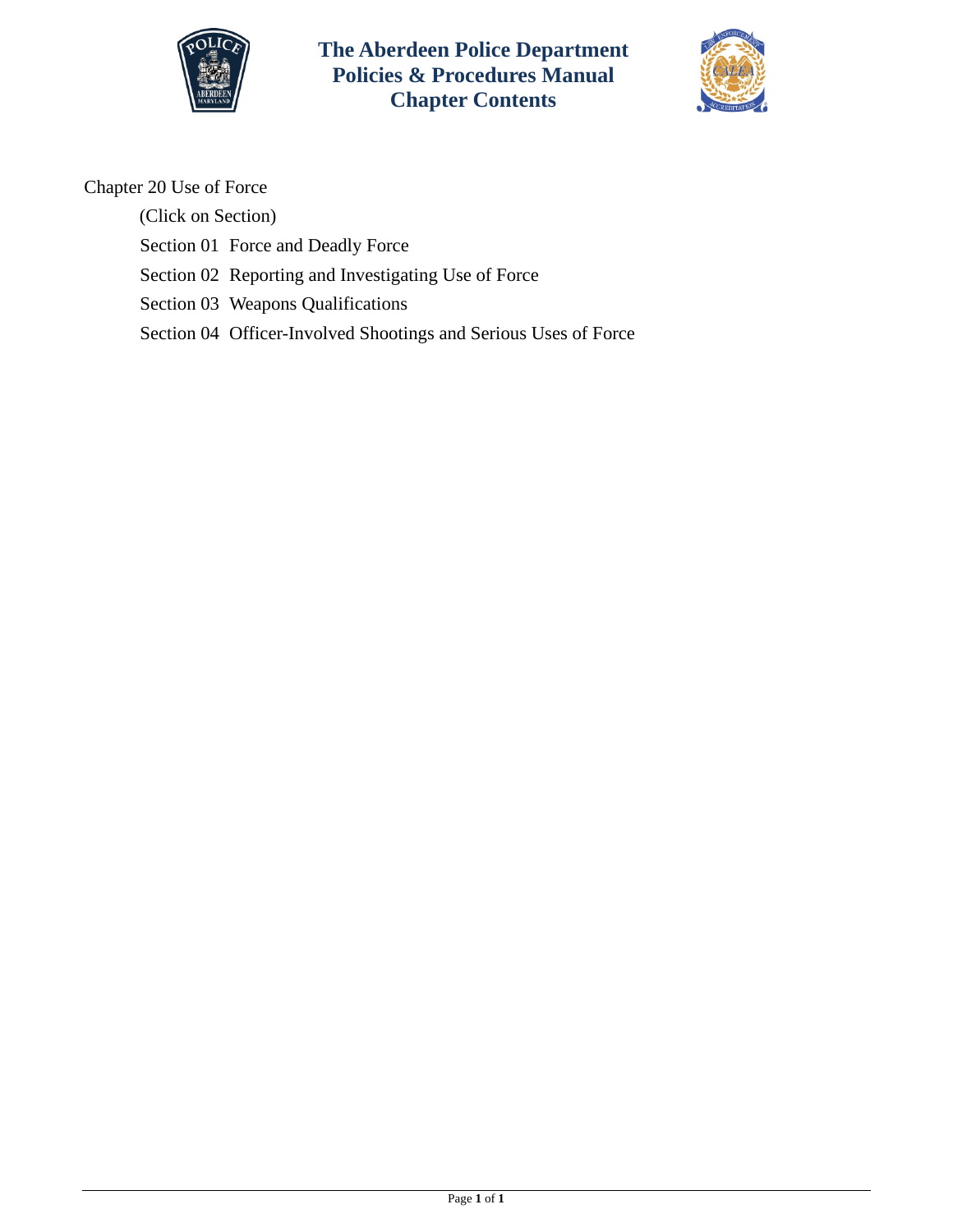



<span id="page-1-0"></span>Chapter 20 Use of Force GO 22-002, 06/15/2022 Section 01 Force and Deadly Force Supersedes GO 20-014

## **A. Policy**

- 1. An officer may only use force when, under the totality of the circumstances, the force is necessary, reasonable, and proportional to prevent imminent threat of physical injury to a person or to effectuate a legitimate law enforcement objective. (4.1.1)
- 2. This policy is for Department use only and does not apply in any criminal or civil proceeding.
- 3. The use of excessive force, regardless of the provocation or action of the offender, shall result in certain and severe disciplinary action and may result in criminal prosecution.
- 4. The policies regarding use of force may not cover every situation.
	- a. At the discretion of the Chief of Police, any deviation from these policies will be evaluated on a case-by-case basis.

## **B. Definitions**

- 1. **Force** The amount of effort required by police to compel compliance by an unwilling subject.
- 2. **De-Escalation techniques** actions used by officers, when safe and feasible without compromising law enforcement priorities, that seek to minimize the likelihood of the need to use force during an incident and increase the likelihood of voluntary compliance.
- 3. **Deadly force** Any force that is likely to cause death or serious physical injury; is intended to cause death or grave injury; or which creates some specified degree of risk that a reasonable and prudent person would consider likely to cause death or grave injury.
- 4. **Less-Lethal force** Physical force which is intended to be less likely to cause death or grave injury.
- 5. **Medical Aid (Appropriate Medical Aid) –** May include increased observation to detect obvious changes in condition; flushing chemical agents from the eyes; applying first aid; evaluation by paramedics; or for more serious or life threating incidents, immediate aid by medical professionals.
- 6. **Neck Hold or Choke Hold –** Prohibited unless deadly force is authorized: (4.1.7) (4.1.6)
	- a. Carotid restraint hold;
	- b. Lateral vascular neck constraint; or
	- c. Hold with a knee or other object to a subject's neck; or
	- d. Any technique that would restrict the subject's ability to breathe.
- 7. **Physical Injury –** impairment of physical condition or substantial pain.
- 8. **Reasonable Force** -- Under the totality of the circumstances, the force necessary and proportional to prevent imminent threat of physical injury to a person or to effectuate a legitimate law enforcement objective. (4.1.1) (107OAG033, 2/2022)
- 9. **Serious physical injury** Physical injury that causes serious or permanent disfigurement, serious impairment of health or loss or protracted impairment of the function of any bodily organ or limb and that creates a reasonable risk of death.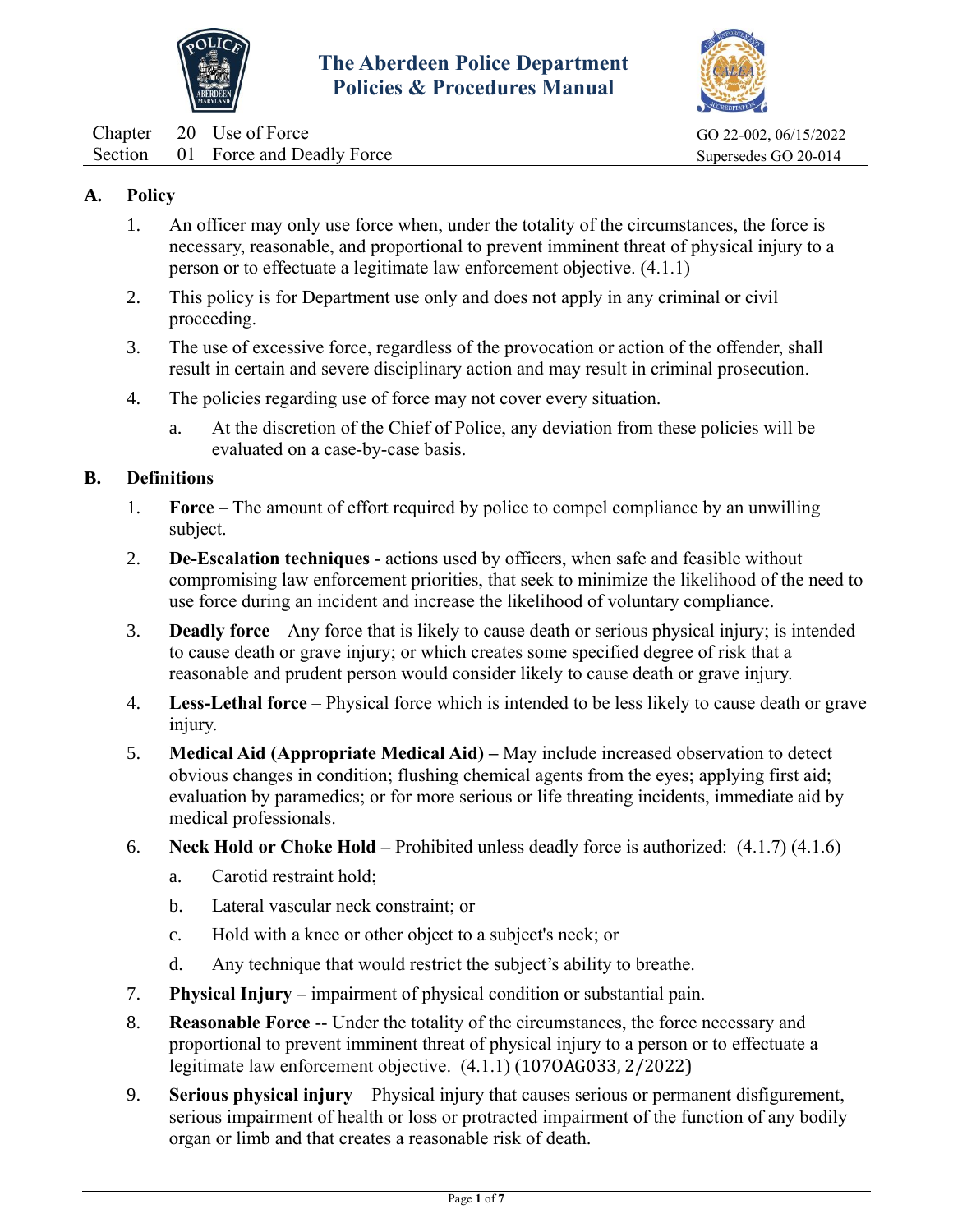



Chapter 20 Use of Force GO 22-002, 06/15/2022 Section 01 Force and Deadly Force Supersedes GO 20-014

- 10. **Reasonable belief** The facts or circumstances the officer knows, or should know, are such to cause an ordinary and prudent person to act or think in a similar way under similar circumstances. The proper application requires careful attention to the fact and circumstances of each case, including:
	- a. The severity of the crime at issue,
	- b. Whether the suspect poses an immediate threat to the safety of the officers or others, and
	- c. Whether he is actively resisting arrest or attempting to evade arrest by flight.
- 11. **Physical Techniques** Actions using body movement and strength to defend against or control a resisting subject.

## **C. Sanctity of Life Pledge**

- 1. Every police officer shall sign and date Form 219 Sanctity of Life Pledge which states that the officer shall respect every human life and act with compassion toward others.
	- a. Every current officer shall sign and date this pledge promptly after being requested to do so.
	- b. Every new officer shall sign and date this pledge upon entering the Department.
	- c. The pledge shall be retained in the employee's personnel file.

## **D. De-Escalation** (4.1.1)

- 1. When time, circumstances, and safety permit, officers shall take steps to gain compliance and control a situation without using physical force.
- 2. Officers shall use de-escalation techniques to prevent or reduce the need for force when safe and feasible to do so based on the totality of the circumstances including:
	- a. Continually assessing the situation and modifying the use of force as circumstances change, consistent with officer safety; and
	- b. Stopping the use of force when it is no longer necessary;
- 3. Examples of de-escalation techniques include but are not limited to:
	- a. Using verbal skills and providing a warning prior to the use of force;
	- b. Determining whether the officer may be able to stabilize the situation through the:
		- 1) Use of time, distance, or positioning to isolate and contain a subject; and/or
		- 2) Request of additional personnel to respond or make use of specialized units or equipment and alternate resources including crisis intervention-team trained officers.
- 4. Officers may encounter a situation that requires immediate action where time does not allow for de-escalation techniques in this policy.
- 5. Officers may act to de-escalate an incident which may delay taking a subject into custody while keeping the public and officers safe.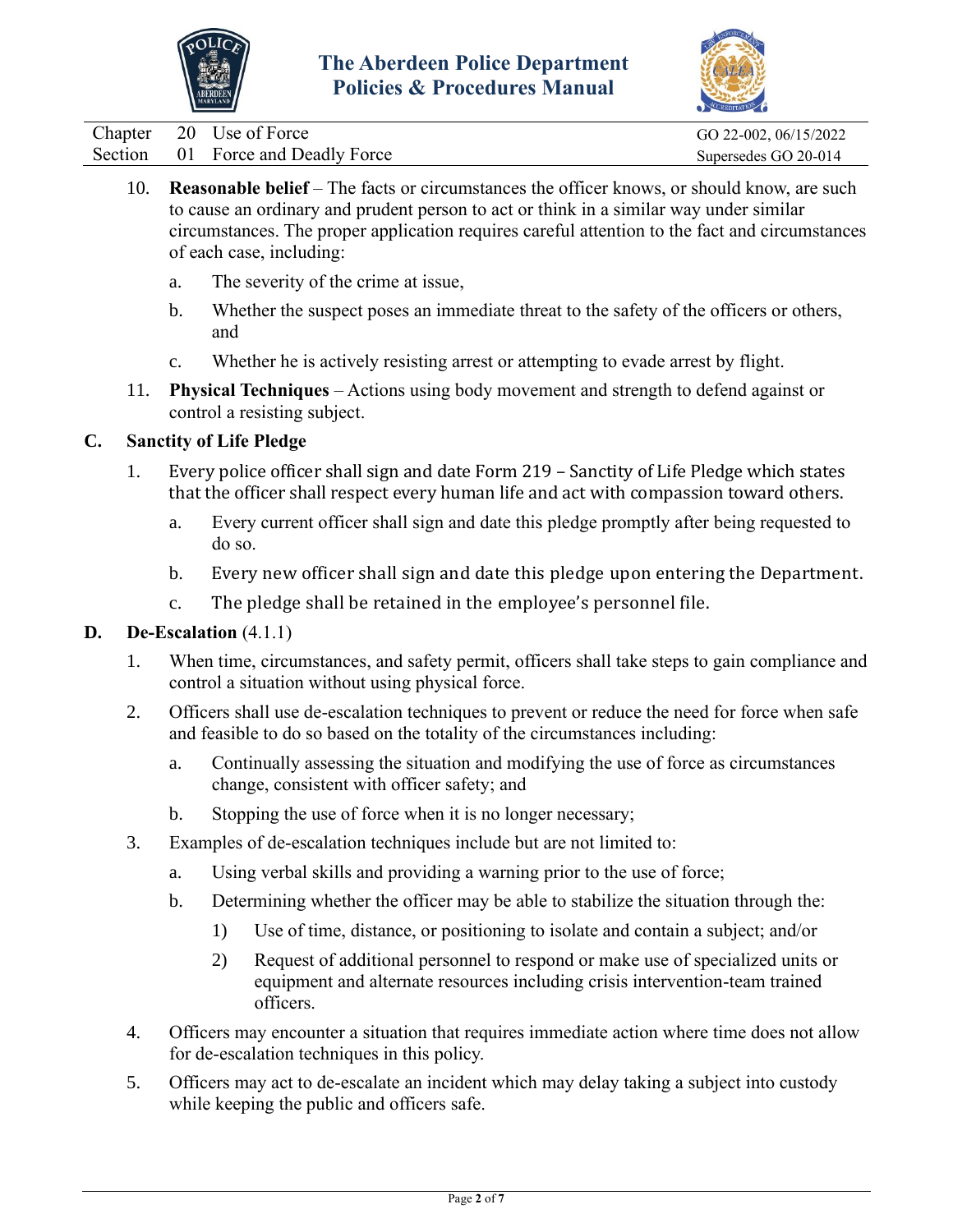



Chapter 20 Use of Force GO 22-002, 06/15/2022 Section 01 Force and Deadly Force Supersedes GO 20-014

## **E. Less-Lethal Force** (4.1.4)

- 1. Physical Techniques
	- a. When physical force is necessary and justified, officers may use physical techniques.
	- b. Officers shall be trained to use only that force necessary to accomplish their lawful duties. (4.3.3b)
- 2. Less-Lethal Weapons
	- a. Officers shall not use less lethal weapons when lesser force will accomplish the task.
	- b. Authorized less lethal weapons include intermediate weapons and chemical agents. (See Weapons policy for approved weapons and chemical agents.)
	- c. When physical force is necessary and justified, officers may use non-lethal issue weapons:
		- 1) To defend against violent attack when the use of firearms would not be appropriate or advisable;
		- 2) To overcome the violent resistance of a subject when making an arrest;
		- 3) To subdue or incapacitate a subject to prevent imminent physical harm to the officer or another person;
		- 4) To restrain or take a suspect into custody; and/or
		- 5) To bring an unlawful situation safely and effectively under control.
- 3. Officers shall document their use, except in training situations, of physical techniques and less-lethal weapons on the Incident Report and on the Use of Force Report form.

## **F. Use of Less Lethal Weapons** (4.1.4)

- 1. Officers shall not use less lethal weapons when lesser force will accomplish the task.
- 2. Authorized less lethal weapons include intermediate weapons and chemical agents. (See Weapons policy for approved weapons and chemical agents.)
- 3. When physical force is necessary and justified, officers may use non-lethal issue weapons:
	- a. To defend against violent attack when the use of firearms would not be appropriate or advisable;
	- b. To overcome the violent resistance of a subject when making an arrest;
	- c. To subdue or incapacitate a subject to prevent imminent physical harm to the officer or another person;
	- d. To restrain or take a suspect into custody; and/or
	- e. To bring an unlawful situation safely and effectively under control.
- 4. Officers shall document their use of physical techniques and less-lethal weapons, except in training situations, on the Incident Report and on the Use of Force Report form.

## **G. Department-Authorized Less Lethal Weapons**

- 1. ASP Expandable Baton
	- a. May be deployed in these circumstances including, but not limited to: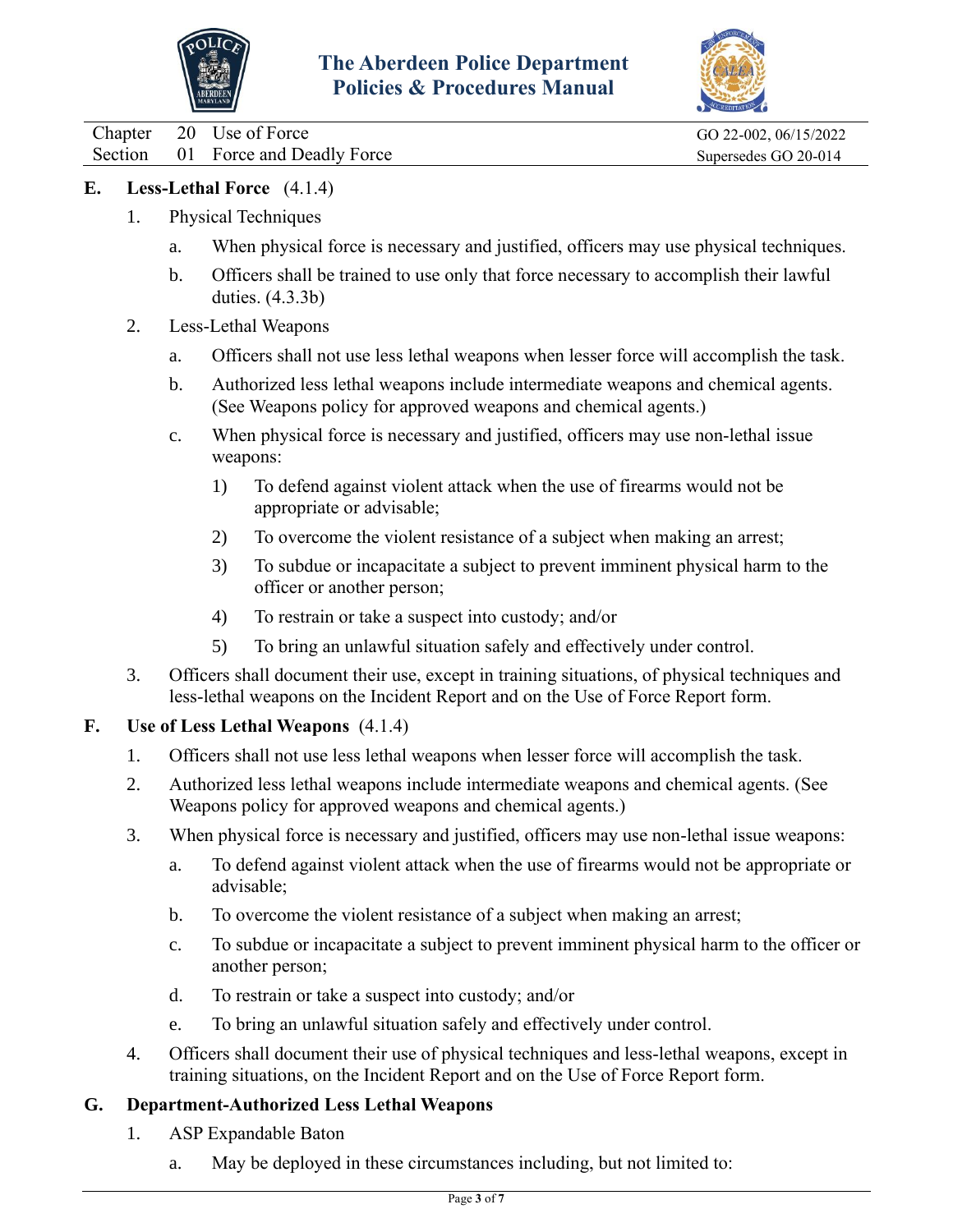



|                    |          | IAKTLANL |               |                                                                                                                                                                                                                      | ACCREDITATION                                 |
|--------------------|----------|----------|---------------|----------------------------------------------------------------------------------------------------------------------------------------------------------------------------------------------------------------------|-----------------------------------------------|
| Chapter<br>Section | 20<br>01 |          | Use of Force  | Force and Deadly Force                                                                                                                                                                                               | GO 22-002, 06/15/2022<br>Supersedes GO 20-014 |
|                    |          | 1)       |               | Subject who is violently resisting arrest;                                                                                                                                                                           |                                               |
|                    |          | 2)       |               | Subject is actively fighting or injuring another officer or citizen; or                                                                                                                                              |                                               |
|                    |          | 3)       |               | Lesser force would not complete an arrest or stop an active assault.                                                                                                                                                 |                                               |
|                    | $b$ .    |          |               | Would not normally be deployed under these circumstances:                                                                                                                                                            |                                               |
|                    |          | 1)       |               | Against a handgun or other firearm;                                                                                                                                                                                  |                                               |
|                    |          | 2)       |               | Against a knife; or                                                                                                                                                                                                  |                                               |
|                    |          | 3)       |               | Against a person already handcuffed.                                                                                                                                                                                 |                                               |
| 2.                 |          |          |               | Oleoresin Capsicum (OC) Spray                                                                                                                                                                                        |                                               |
|                    | a.       |          |               | May be deployed in these circumstances including, but not limited to:                                                                                                                                                |                                               |
|                    |          | 1)       |               | When necessary to defend the officer or others; or                                                                                                                                                                   |                                               |
|                    |          | 2)       |               | To prevent the commission of a crime.                                                                                                                                                                                |                                               |
|                    | b.       |          |               | After deploying the Spray, officers shall: (4.1.5)                                                                                                                                                                   |                                               |
|                    |          | 1)       |               | Make every effort to relieve the subject's discomfort after exposure.                                                                                                                                                |                                               |
|                    |          |          | a)            | Provide contaminated subjects with fresh air and water.                                                                                                                                                              |                                               |
|                    |          |          | b)            | Provide all subjects a short decontamination period prior to transport, only<br>when practical.                                                                                                                      |                                               |
|                    |          | 2)       |               | Request emergency medical assistance when an exposed person:                                                                                                                                                         |                                               |
|                    |          |          | a)            | Stops breathing or shows any signs of breathing distress or impairment;                                                                                                                                              |                                               |
|                    |          |          | b)            | Hyperventilates;                                                                                                                                                                                                     |                                               |
|                    |          |          | $\mathbf{c})$ | Loses consciousness;                                                                                                                                                                                                 |                                               |
|                    |          |          | d)            | Suddenly becomes incoherent; or                                                                                                                                                                                      |                                               |
|                    |          |          | e)            | Turns pale.                                                                                                                                                                                                          |                                               |
| 3.                 |          |          |               | Conducted Electrical Weapon (CEW)                                                                                                                                                                                    |                                               |
|                    | a.       |          |               | May be deployed in these circumstances only:                                                                                                                                                                         |                                               |
|                    |          | 1)       |               | The subject is exhibiting assaultive behavior; or                                                                                                                                                                    |                                               |
|                    |          | 2)       | $CEW$ ; or    | The circumstances support a reasonable belief that the subject poses a risk of<br>immediate danger to the officer or others that could be mitigated by use of the                                                    |                                               |
|                    |          | 3)       |               | There is a reasonable and articulable expectation that it would be unsafe to<br>achieve contact range, and attempts to control the suspect using other tactics<br>would be unsafe, inappropriate, or ineffective; or |                                               |
|                    |          | 4)       |               | The subject is fleeing from a crime in which they caused or threatened injuries or<br>serious bodily harm; or                                                                                                        |                                               |
|                    |          | 5)       |               | Allowing the subject to flee would likely result in them causing injuries or serious<br>bodily harm to another.                                                                                                      |                                               |

b. See *Chapter 22.05 Conducted Electrical Weapons* for deployment procedures.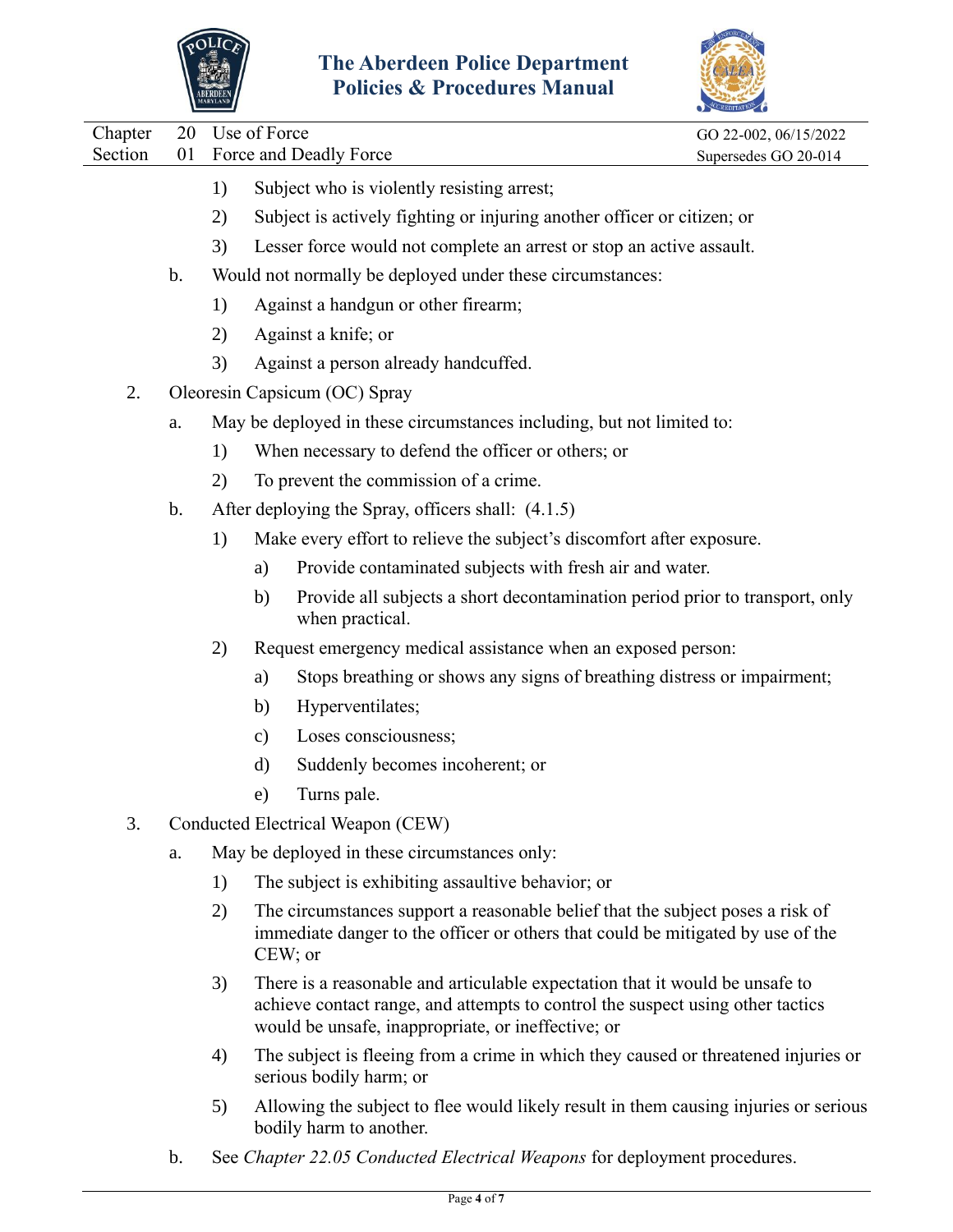



Chapter 20 Use of Force GO 22-002, 06/15/2022

Section 01 Force and Deadly Force Supersedes GO 20-014

## **H. Deadly Force – Permitted** (4.1.2)

- 1. An officer may use deadly force or a lethal weapon only when the officer reasonably believes that the action is:
	- a. In defense of human life, including the officer's own life; or
	- b. In defense of any person in imminent danger of serious, life-threatening physical injury.
- 2. An officer may not use deadly force or a lethal weapon unless the officer reasonably believes that no type or amount of lesser force or less lethal weapon will accomplish the authorized objectives in this policy.

## **I. Firearms Use (Other than Deadly Force) – Permitted**

- 1. A police employee of the Department may discharge a firearm:
	- a. To kill a dangerous animal that is jeopardizing the safety of the public or the police employee;
	- b. To kill an injured animal to relieve its suffering;
	- c. To give an alarm or to call assistance when no other means is available and such action will not endanger or threaten the public; or
	- d. When used in practice on a firing range.

#### **J. Firearms Use Outside of Maryland**

- 1. The authority of a police employee of the Department to use a firearm during fresh pursuit outside of Maryland is identical to the authority to use a firearm within Maryland.
- 2. The use of deadly force during fresh pursuit outside of Maryland must be justified to authorities within the foreign jurisdiction.
- 3. Justification will be based upon the employee's strict adherence to Aberdeen Police Department policy.

## **K. Firearm Use – Prohibited**

- 1. An officer shall not discharge a firearm:
	- a. As a warning;  $(4.1.3)$
	- b. At or from a moving vehicle except:
		- (1) as a measure of self-defense or defense of another when the suspect is using potentially deadly force other than the vehicle;
		- (2) when a vehicle is driven in a manner deliberately intended to kill or severely injure a police employee or citizen who is on foot; or
	- c. In any attempt to apprehend a misdemeanant.

## **L. Officer's Responsibilities After Using Force**

- 1. The officer involved shall:
	- a. Ensure the scene is safe;
	- b. Check subject for injuries:  $(4.1.5)$ 
		- 1) Offer appropriate medical aid to any injured parties;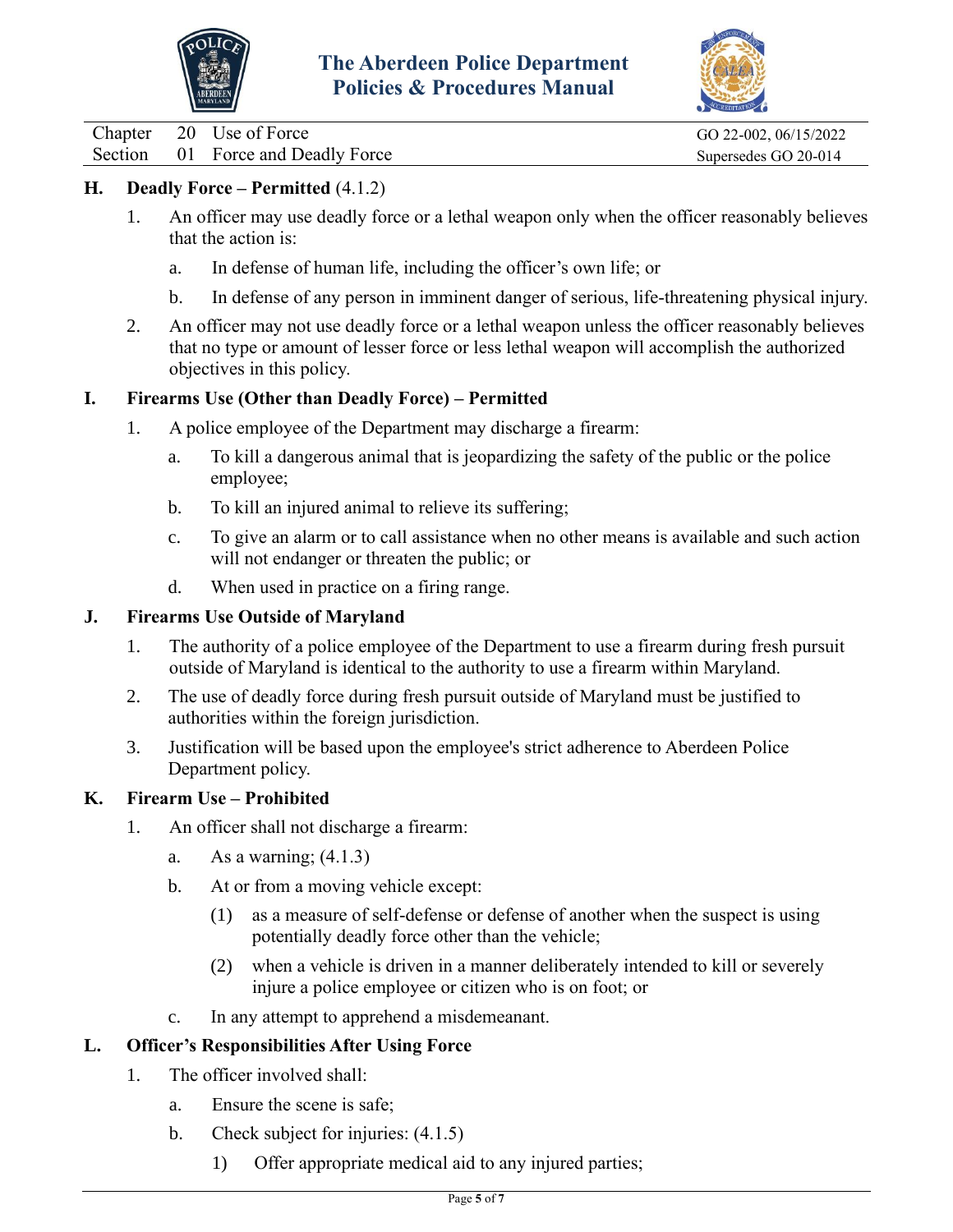



|    |         |                | <b>Policies &amp; Procedures Manual</b>                                                                                                                                                                                                                                           |                       |
|----|---------|----------------|-----------------------------------------------------------------------------------------------------------------------------------------------------------------------------------------------------------------------------------------------------------------------------------|-----------------------|
|    | Chapter | 20             | Use of Force                                                                                                                                                                                                                                                                      | GO 22-002, 06/15/2022 |
|    | Section | 01             | Force and Deadly Force                                                                                                                                                                                                                                                            | Supersedes GO 20-014  |
|    |         |                | Call medical assistance if necessary;<br>2)                                                                                                                                                                                                                                       |                       |
|    |         | $\mathbf{c}$ . | Notify immediate supervisor; and                                                                                                                                                                                                                                                  |                       |
|    |         | d.             | Complete a Use of Force Report (see Chapter on Reporting Use of Force) and other<br>required documents.                                                                                                                                                                           |                       |
|    | 4.      | than:          | After using deadly force, the officer involved shall not discuss the incident with anyone other                                                                                                                                                                                   |                       |
|    |         | a.             | The supervisor;                                                                                                                                                                                                                                                                   |                       |
|    |         | b.             | The investigators assigned to conduct the criminal or administrative investigation; and                                                                                                                                                                                           |                       |
|    |         | $C_{\bullet}$  | Selected legal counsel.                                                                                                                                                                                                                                                           |                       |
|    | 5.      |                | The officer involved shall remain at the scene of the incident pending the arrival of a<br>supervisor.                                                                                                                                                                            |                       |
| М. |         |                | <b>Supervisor's Response</b>                                                                                                                                                                                                                                                      |                       |
|    | 1.      |                | A supervisor on duty shall respond to the scene of any incident during which an officer used<br>physical force and caused serious physical injury.                                                                                                                                |                       |
|    | 2.      |                | Upon arrival at the scene, the supervisor shall ensure:                                                                                                                                                                                                                           |                       |
|    |         | a.             | Protection of the scene and all evidence;                                                                                                                                                                                                                                         |                       |
|    |         | b.             | Assignment of necessary personnel;                                                                                                                                                                                                                                                |                       |
|    |         | $\mathbf{c}$ . | Separation of witnesses, including officers; and                                                                                                                                                                                                                                  |                       |
|    |         | d.             | Notification of the officer's family, if appropriate.                                                                                                                                                                                                                             |                       |
|    | 3.      |                | The supervisor shall leave weapons, magazines, spent casings, and other potential items of<br>evidence in place and secure the scene.                                                                                                                                             |                       |
|    | 4.      |                | The supervisor shall not:                                                                                                                                                                                                                                                         |                       |
|    |         | a.             | Handle weapons and magazines, spent casings, and other potential items of evidence;                                                                                                                                                                                               |                       |
|    |         | b.             | Clear live rounds from chamber; or                                                                                                                                                                                                                                                |                       |
|    |         | c.             | Count rounds in remaining magazines.                                                                                                                                                                                                                                              |                       |
|    | 5.      |                | The supervisor may remove the officer involved in the incident to a more appropriate<br>location if the supervisor determines such relocation is in the best interest of the officer,<br>affected citizens, or to facilitate the completion of the investigation of the incident. |                       |
|    | 6.      |                | The supervisor shall notify the chain of command.                                                                                                                                                                                                                                 |                       |
|    | 7.      |                | The supervisor shall remain in charge of the scene until relieved by a superior, specialized<br>unit, or authorized officers.                                                                                                                                                     |                       |
| N. |         |                | <b>Administrative Leave (See Chapter 20.04, Section E)</b>                                                                                                                                                                                                                        |                       |
|    | 1.      |                | The Chief of Police or designee shall remove from enforcement duty assignment and place<br>on administrative leave any employee whose action(s) or use of force in an official capacity<br>resulted in death or serious physical injury: (4.2.3)                                  |                       |
|    |         | a.             | Pending the results of an administrative review by the Chief of Police; and                                                                                                                                                                                                       |                       |

b. Pending a determination by the appropriate psychological services as to duty status.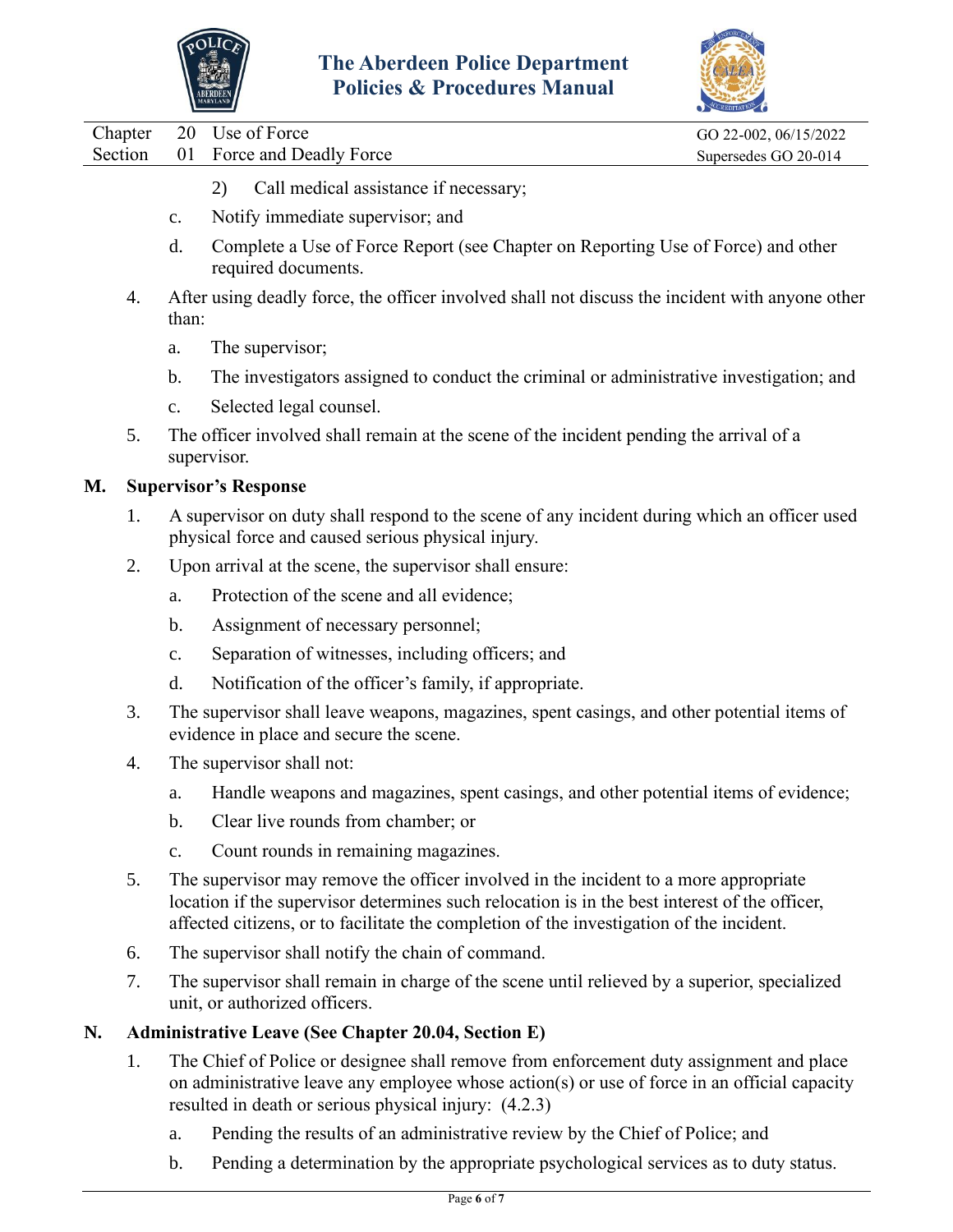



|  | Chapter 20 Use of Force            | GO 22-002, 06/15/2022 |
|--|------------------------------------|-----------------------|
|  | Section 01 Force and Deadly Force  | Supersedes GO 20-014  |
|  | $\sim$ $\sim$ $\sim$ $\sim$ $\sim$ |                       |

- 2. Command Staff shall:
	- a. Afford the officer involved all rights as provided by law; and
	- b. Ensure that the officer involved is allowed to obtain legal representation.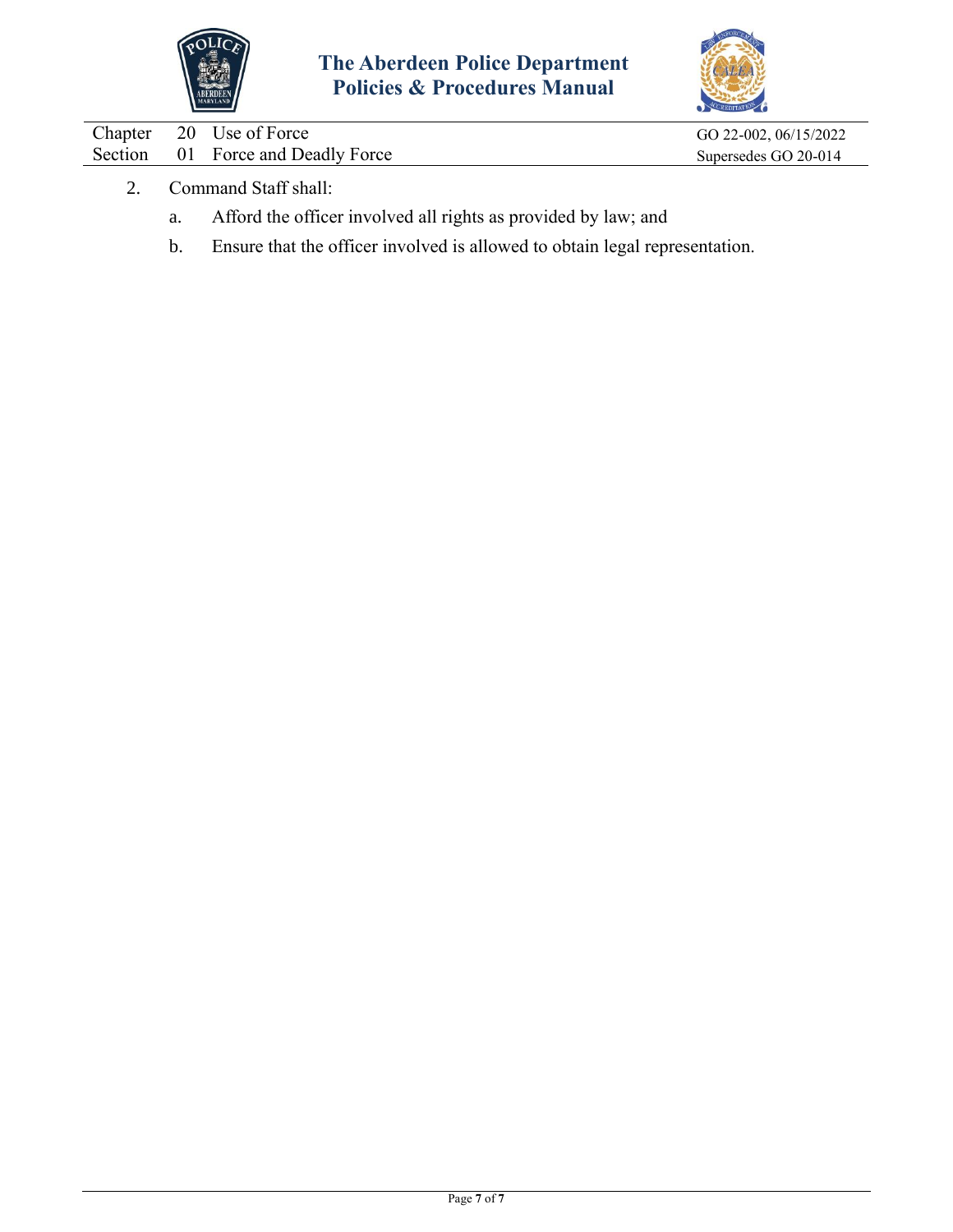



<span id="page-8-0"></span>Chapter 20 Use of Force GO 22-002, 06/15/2022

## **A. Policy**

1. Whenever an officer is involved in a use of force incident, the incident will be thoroughly documented, administratively reviewed, and investigated.

## **B. Use of Force Report – One Officer Used Force**

- 1. The officer shall complete and submit a Benchmark Program Use of Force Report whenever the officer:
	- a. Discharges a Department firearm, for other than training or to kill an injured animal; (4.2.1a)
	- b. Takes any action that results in injury or death of another person; (4.2.1b)
	- c. Takes any action that results in injury to himself/herself;
	- d. Applies force through the use of lethal or less-lethal weapons; or (4.2.1c)
	- e. Applies physical force; (4.2.1d)
	- f. Uses a CEW;  $(4.2.1c)$  or
	- g. Points a firearm at another person. (4.2.1c)
- 2. If the officer is injured, incapacitated or otherwise unable to prepare a detailed report:
	- a. The supervisor shall:
		- 1) Interview the officer as soon as possible and witnesses; and
		- 2) Document the facts and circumstances obtained from the interviews.
	- b. The injured officer shall, when capable, submit the required detailed report or sign a transcript of verbal information.

## **C. Use of Force Report – More than One Officer Used Force**

- 1. The supervisor—*not* the officers—shall complete and submit *one* Benchmark Use of Force Report, regardless of whether the supervisor used any force.
- 2. All involved officers shall complete and submit to the supervisor Form 05 Use of Force Narrative, printed out and signed, describing all details of the incident including but not limited to:
	- a. The actions of the subject that elicited the use of force: and
	- b. The subsequent use of force sequence performed by the officer.
- 3. The supervisor shall receive all Use of Force Narratives and combine them into one report including but not limited to:
	- a. The actions of the subject that elicited the use of force;
	- b. The subsequent use of force sequence from all of the officers involved.
- 4. The supervisor shall then attach all officers' narratives to the Use of Force Report in the *Additional Evidence* section of the report.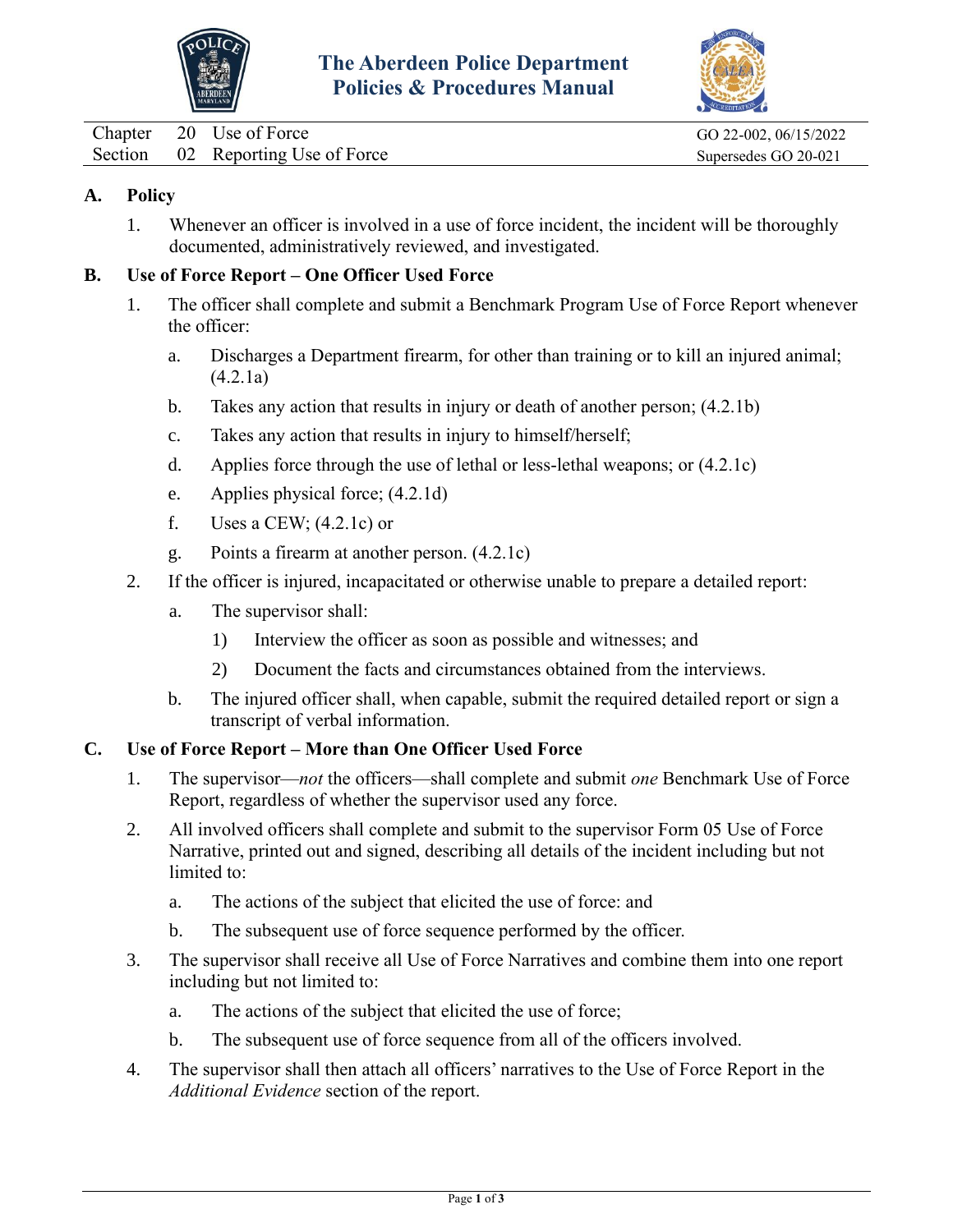



Chapter 20 Use of Force GO 22-002, 06/15/2022

Section 02 Reporting Use of Force Supersedes GO 20-021

## **D. Administrative Review (4.2.2)**

- 1. The Use of Force Report shall be administratively reviewed, signed, and submitted through the designated chain of command to the Chief of Police.
- 2. Each officer in the chain of command shall:
	- a. Study the circumstances of the incident that prompted the use of force;
	- b. Determine (yes or no) whether any of the following should be addressed:
		- 1) Policy;
		- 2) Training;
		- 3) Equipment; or
		- 4) Disciplinary Issues;
	- c. Write any comments or recommendations;
	- d. Sign and date the report; and
	- e. Submit the report to the next officer in the chain of command.
- 3. The Chief of Police shall:
	- a. Review the report and recommendations;
	- b. Study the circumstances of the incident that prompted the use of force;
	- c. Determine (yes or no) whether any of the following should be addressed:
		- 1) Policy;
		- 2) Training;
		- 3) Equipment; or
		- 4) Disciplinary Issues;
	- d. Write any appropriate comments or recommendations;
	- e. Assign a manager or supervisor to address the recommendations, if any;
	- f. Sign and date the report;
	- g. Forward a copy of the report to the investigating officer;
	- h. Submit the completed and reviewed report to the Administrative Supervisor who shall maintain all Use of Force Reports; and
	- i. Appoint the appropriate officer:
		- 1) To investigate the circumstances of the incident that prompted the use of deadly force; and
		- 2) Report the findings to the Chief of Police.

# **E. Annual Analysis** (4.2.4)

- 1. The Deputy Chief annually shall conduct an analysis of use of force reports, activities, policies and practices, and report findings to the Chief of Police. The analysis should identify:
	- a. Date and time of incidents; (4.2.4a)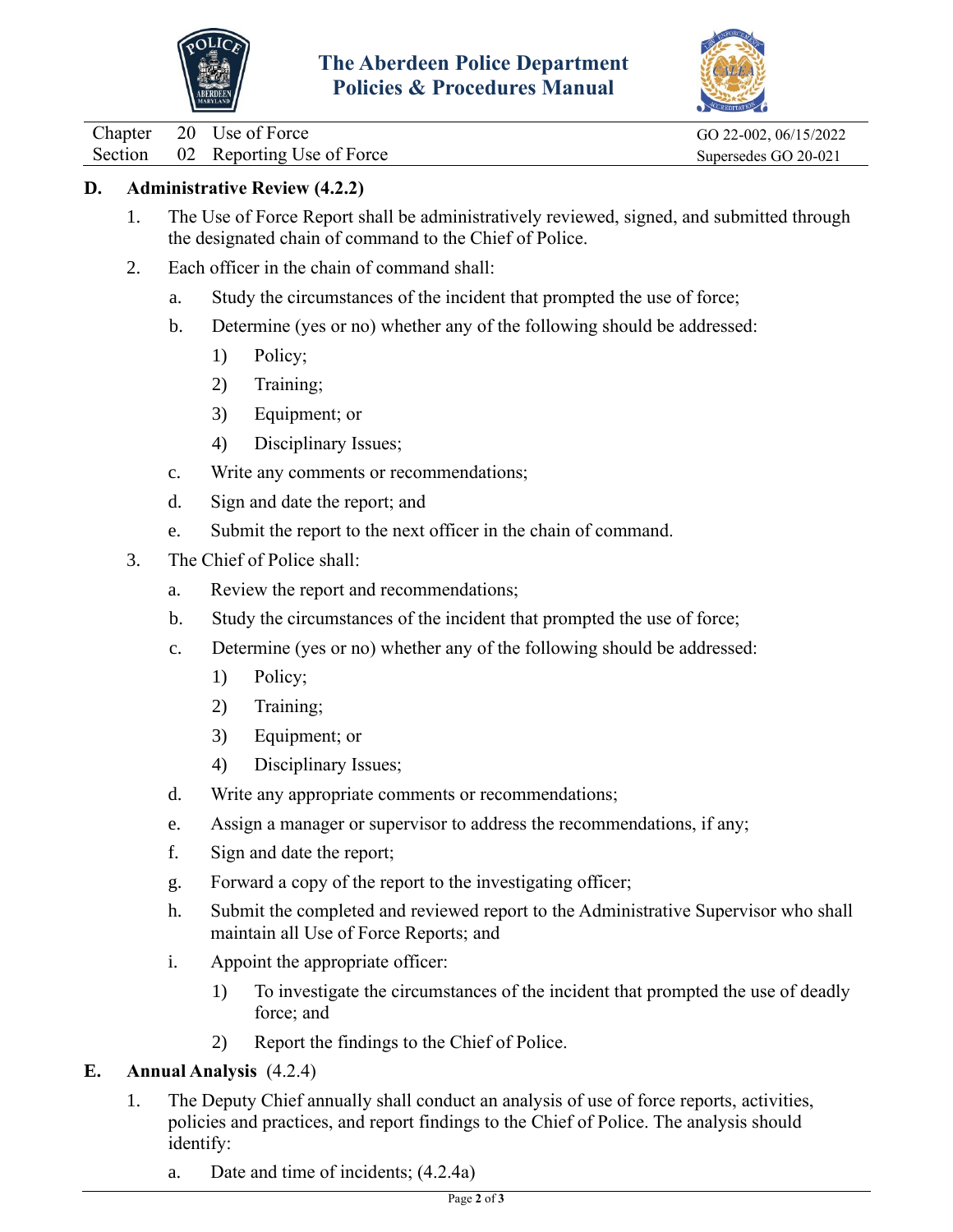



| Chapter |                | 20 Use of Force                                                                        | GO 22-002, 06/15/2022 |  |
|---------|----------------|----------------------------------------------------------------------------------------|-----------------------|--|
| Section |                | 02 Reporting Use of Force                                                              | Supersedes GO 20-021  |  |
|         |                |                                                                                        |                       |  |
|         | $b_{1}$        | Types of encounters resulting in use of force; (4.2.4b)                                |                       |  |
|         | $\mathbf{c}$ . | Trends or patterns related to race, age, and gender of subjects involved; (4.2.4c)     |                       |  |
|         | d.             | Trends or patterns resulting in injury to any person including employees; (4.2.4d) and |                       |  |

e. Impact of findings on policies, practices, equipment, and training.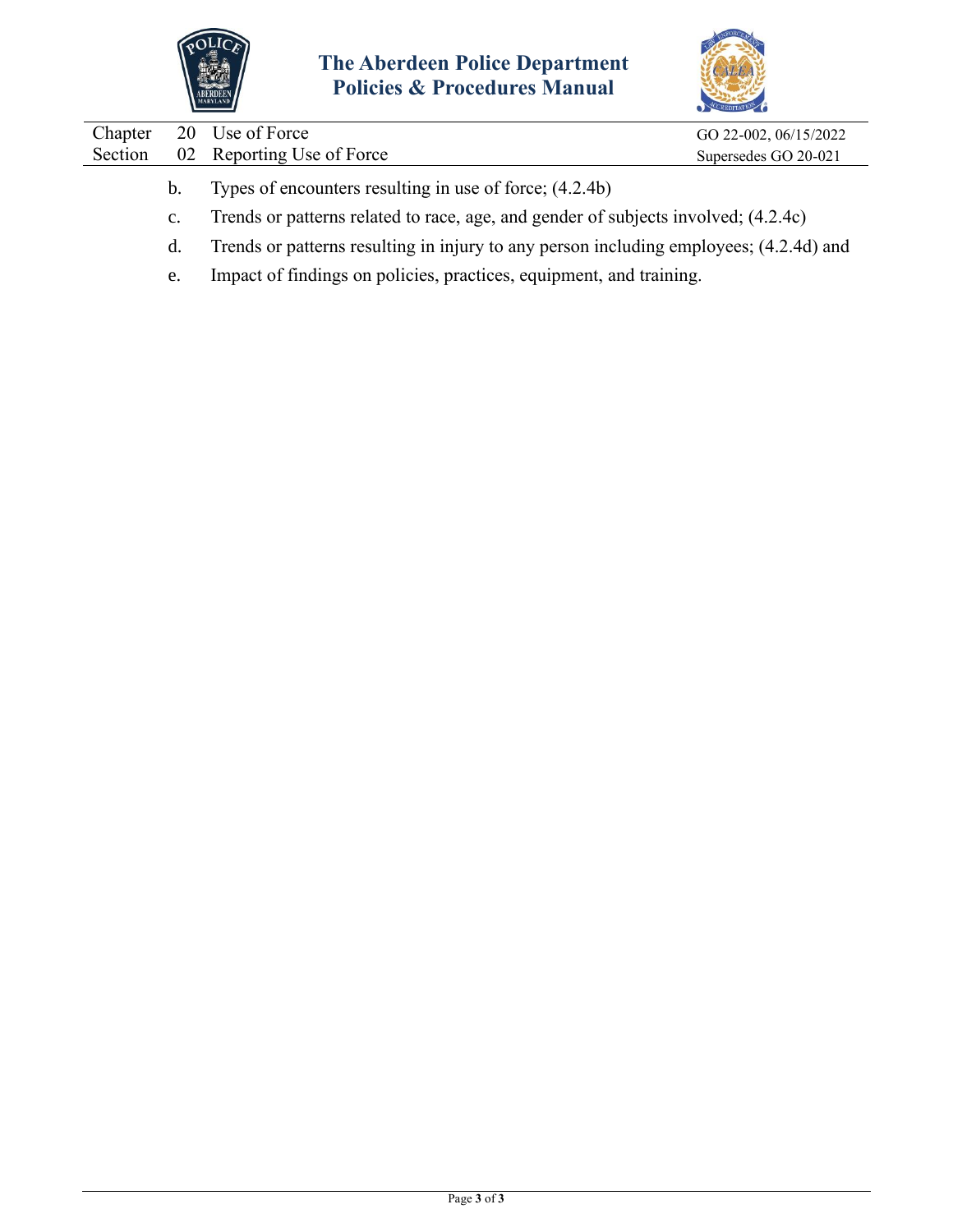



<span id="page-11-0"></span>

|  | Chapter 20 Use of Force           |
|--|-----------------------------------|
|  | Section 03 Weapons Qualifications |

GO 22-002, 06/15/2022 Supersedes GO 19-050

## **A. Policy**

- 1. All sworn officers shall qualify with all Department-Approved weapons, issued and nonissued, prior to use.
- 2. Retired officers of the Department who meet LEOSA eligibility criteria of *18 USC §926C(c)* may qualify, upon request, with personal weapons, after approval by the Chief of Police. (See *Policy 06.10 Firing Range*)
- 3. The firearms instructor shall maintain records of training and proficiency. (4.3.3b)

## **B. Proficiency with Weapons** (4.3.2)

- 1. Only Department officers demonstrating proficiency in the use of Department-Approved weapons shall be approved to carry and use such weapons.
- 2. Training shall include the Department's Use of Force Policies before officers are authorized to carry a weapon. (4.3.4)
	- a. After instruction of Use of Force Policies, officers shall sign for the policies in PowerDMS.
- 3. Lethal Weapons
	- a. Officers are required to successfully complete firearms training proficiency requirements:
		- 1) Handguns Daylight Annually, Low-light Annually;
		- 2) Rifles Semi-Annually; and
		- 3) Shotguns Annually.
- 4. Less Lethal Weapons
	- a. Officers who are issued less lethal weapons are required to successfully complete training proficiency requirements:
		- 1) TASER Annually;  $(4.3.2)$
		- 2) Expandable Baton Every two years;
		- 3) Oleoresin Capsicum (OC) Spray Every two years; and
		- 4) Less Lethal Shotguns Annually.
- 5. During the training, officers shall:
	- a. Demonstrate the ability to achieve minimum efficiency scores;
	- b. Demonstrate knowledge of weapons laws and Department Use of Force policies; and
	- c. Demonstrate safe handling techniques for all Department weapons.
- 6. A certified firearms instructor shall supervise all training and qualification tests. (4.3.3a)
- 7. Any officer who is unable to demonstrate acceptable proficiency with less lethal weapons or personally owned weapons shall not carry the weapon(s) until remedial training can be completed and acceptable proficiency can be demonstrated. (4.3.3c)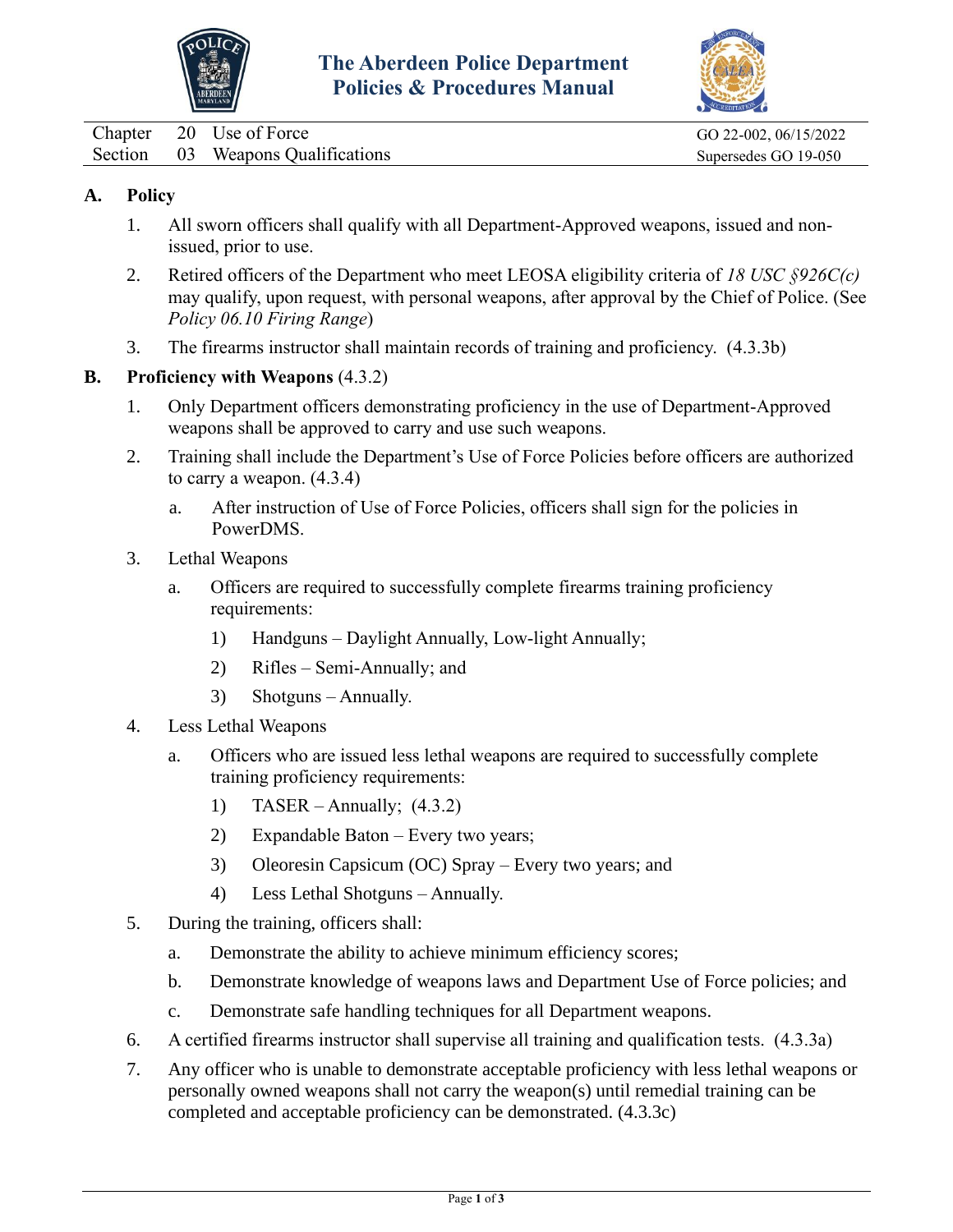



Chapter 20 Use of Force GO 22-002, 06/15/2022

Section 03 Weapons Qualifications Supersedes GO 19-050

## **C. Personally-Owned Weapons**

- 1. Officers shall qualify annually with all approved secondary and off-duty weapons, even if the make and model are identical to the primary weapon.
- 2. The ammunition used for personally owned weapons must be supplied by the employee, and approved by the Certified Firearms Instructor for the initial proficiency demonstration and annual qualification tests.
- 3. Re-qualification is not required if the sworn officer is issued a weapon of identical make and model because the weapon with which the officer qualified is being repaired, replaced, or required for an internal investigation.
- 4. Officers shall fire the approved training program and pass an approved qualification test with a score of at least 70%.

## **D. Lethal Weapons Retraining Requirements** (4.3.3c)

- 1. If a sworn officer fails to pass the qualification test with his or her primary weapon, the firearms instructor shall report this to the Chief of Police.
- 2. If a sworn officer demonstrates poor performance with his or her primary weapon during a training session, the firearms instructor shall report such fact to the Chief of Police.
	- a. The sworn officer shall be scheduled for remedial firearms training to be completed within fifteen (15) days of the sworn officer's last training session.
- 3. At the conclusion of the remedial training, the sworn officer shall be given the approved qualification test.
- 4. If, following remedial training, the sworn officer passes the Department-Approved firearms qualification test, no further training shall be required for that period.
- 5. The sworn officer shall be permitted to use the weapon for training purposes while under the supervision of the firearms instructor.
- 6. A sworn officer's failure to qualify and/or poor performance shall be documented by the firearms instructor on a Form 37.
	- a. One copy shall be immediately forwarded to the sworn officer's supervisor. The original shall be maintained by the firearms instructor.
	- b. When the sworn officer successfully completes the remedial training, the firearms instructor shall indicate it on the original form and immediately forward it to the sworn officer's supervisor.
	- c. The supervisor shall take the appropriate action concerning the sworn officer and forward the original report to the Chief of Police to be placed in the sworn officer's personnel file.
- 7. Upon notification of a sworn officer's failure to pass the qualification test following any remedial training, the Chief of Police shall:
	- a. Immediately reassign the sworn officer to non-enforcement duty in civilian dress;
	- b. Immediately schedule the sworn officer for additional remedial firearms training;
	- c. Immediately prohibit the sworn officer's use of Departmental vehicles;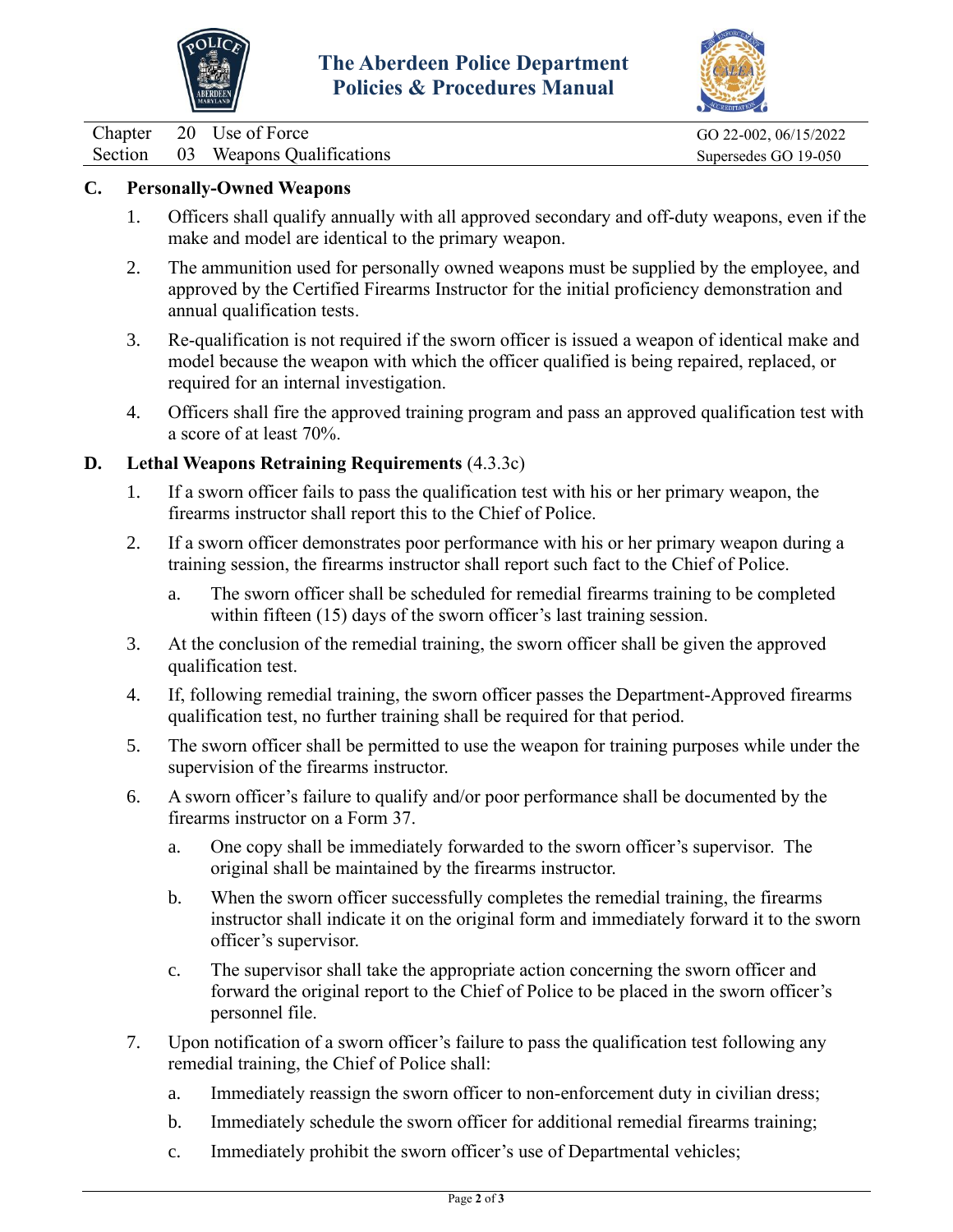



| Chapter | 20 Use of Force                                                                                                                                                                       | GO 22-002, 06/15/2022 |
|---------|---------------------------------------------------------------------------------------------------------------------------------------------------------------------------------------|-----------------------|
| Section | 03 Weapons Qualifications                                                                                                                                                             | Supersedes GO 19-050  |
|         | Immediately prohibit the sworn officer from wearing or utilizing the weapon for which<br>he failed to qualify; and<br>$\alpha$ , $1 \cdot 1 \cdot 1$ , $\alpha$ , $1 \cdot 1 \cdot 1$ |                       |

- e. Maintain the sworn officer in this status until notification by the firearms instructor of a qualifying score.
- 8. Continued inability to qualify will be regarded as the failure to meet necessary requirements and may lead to dismissal.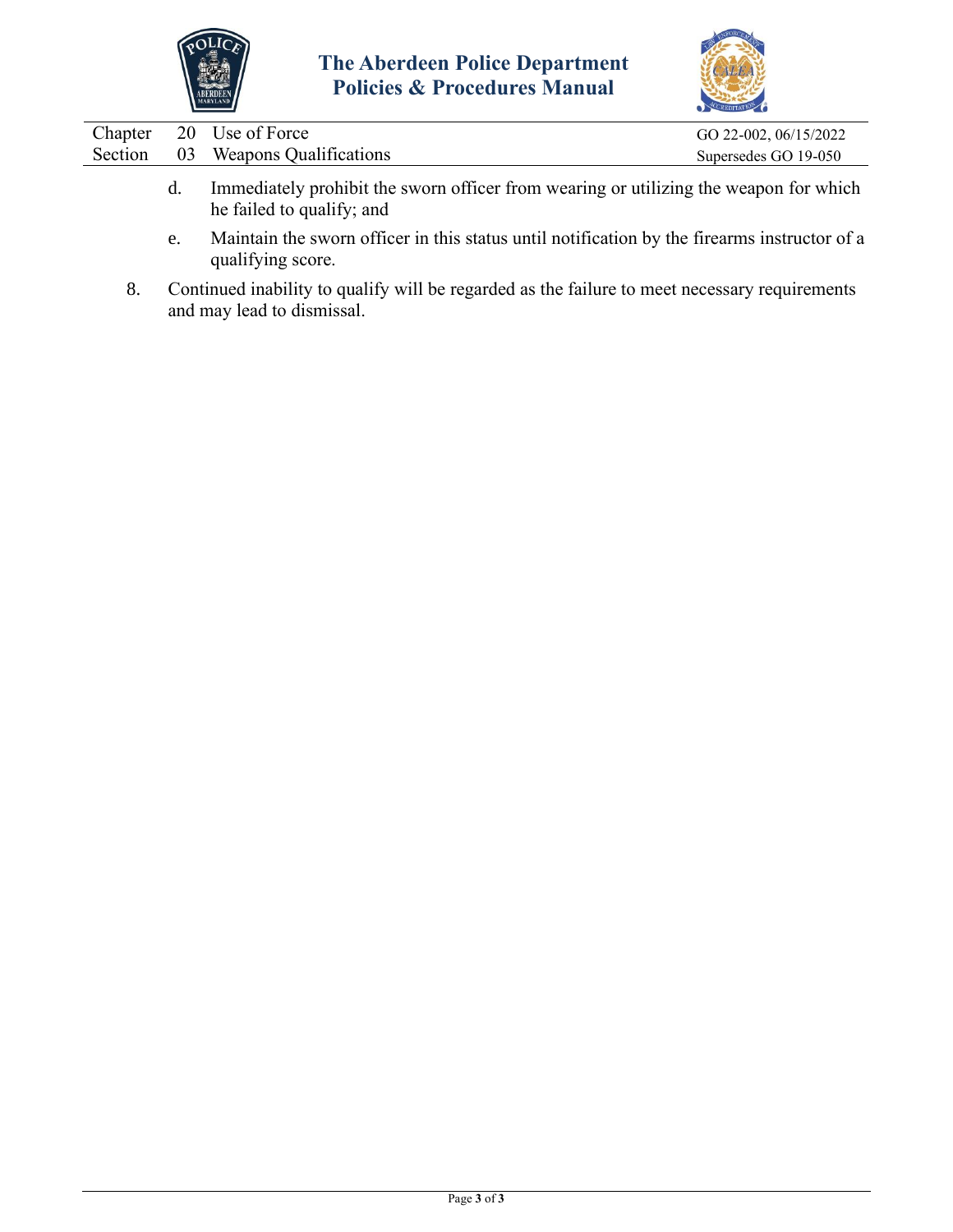



<span id="page-14-0"></span>

|  | Chapter 20 Use of Force                                       | GO 22-002, 06/15/2022 |
|--|---------------------------------------------------------------|-----------------------|
|  | Section 04 Officer-Involved Shootings & Serious Uses of Force | Supersedes 21-011     |

## **A. Policy**

1. Officer-involved shootings, whether on- or off-duty, and police action deaths shall be investigated to determine whether officer actions conform to the law and this Department's policy, procedures, and training.

#### **B. Definitions**

- 1. Companion Officer An officer assigned to another officer to provide emotional support and assistance following a critical incident, such as an officer-involved shooting.
- 2. Critical Incident An incident that is unusual, violent, and involves perceived threat to, or actual loss of, human life. It is a significant emotional event that may cause extreme psychological distress.
- 3. In-Custody Death Death of an individual while in custody or during attempts to effect custody.
- 4. Officer-Involved Shooting A discharge of service weapon by an officer during a hostile encounter, or an accidental discharge, while on- or off-duty, regardless of injuries to suspects, officers, or third parties.
- 5. Serious Use of Force Any use of force that results, or is reasonably likely to result, in death, permanent or substantial injury, loss of any body part or function, or permanent disfigurement.
	- a. Includes situations, resulting from police use of force, when a person is admitted to a medical facility for treatment.

#### **C. Procedure**

- 1. An Officer involved in a shooting incident shall, to the degree reasonably possible, take initial steps to protect his/her own safety and the public's safety, and to preserve evidence.
- 2. The involved officers, facilitated by the Department, shall make themselves available to meet with the Department's designated qualified mental health provider as soon as practicable.
- 3. Involved officers shall complete appropriate Use of Force reports according to *Chapter 20.02 Reporting Use of Force.*

## **D. Duty to Intervene** (1.2.10)

- 1. Employees shall intervene within their scope of authority and training and shall promptly notify to a supervisor if they:
	- a. Observe another Department employee or public safety associate engage in any unreasonable use of force; or
	- b. Becomes aware of any violation of Department policy, state/provincial or federal law, or local ordinance.
- 2. When in a position to do so, officers shall intervene when they know or have reason to know, that another officer is about to use, or is using, unnecessary force.
- 3. Officers shall promptly report to a supervisor any use of unnecessary force and the officers' efforts to intervene.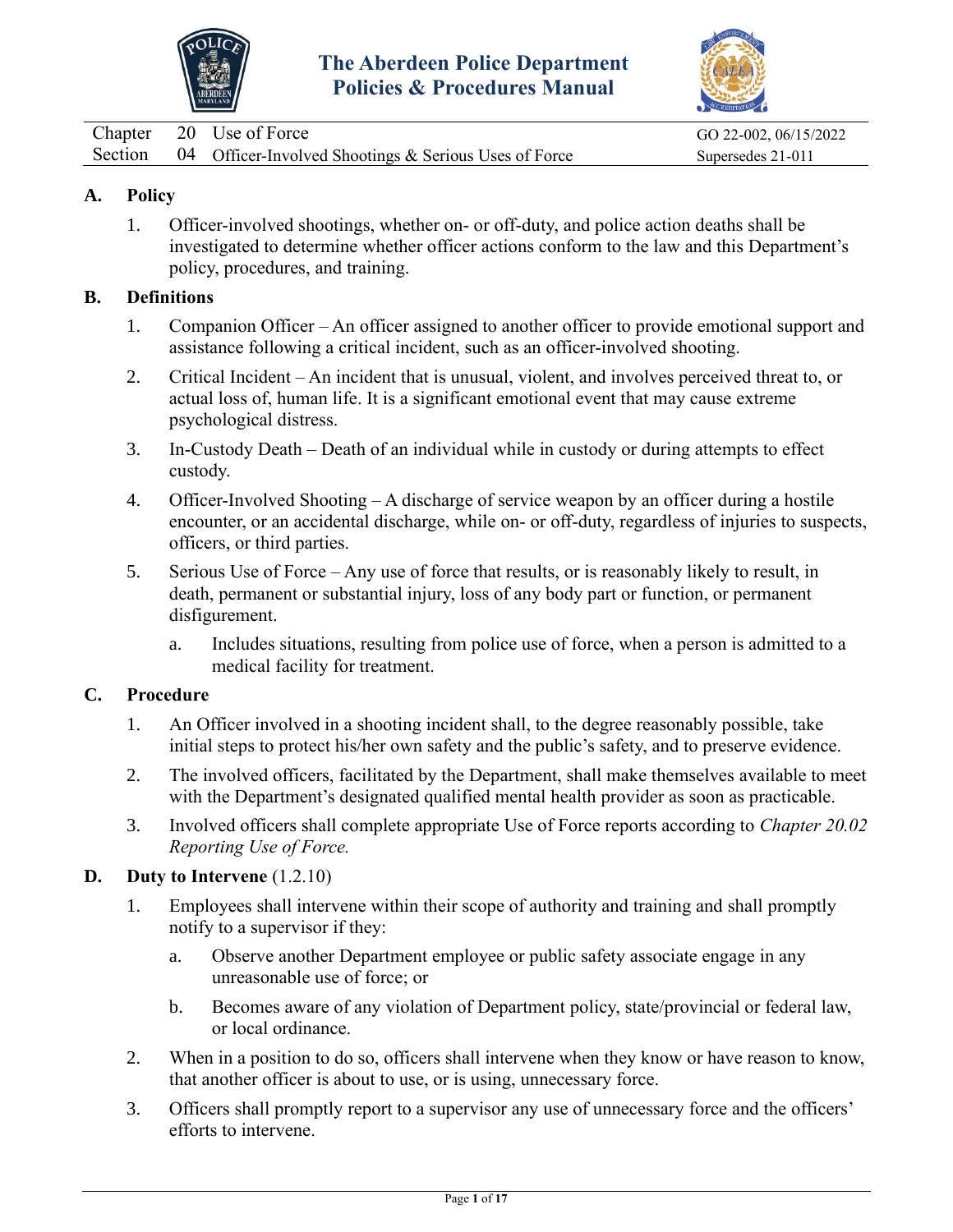



|  | Chapter 20 Use of Force                                       | GO 22-002, 06/15/2022 |
|--|---------------------------------------------------------------|-----------------------|
|  | Section 04 Officer-Involved Shootings & Serious Uses of Force | Supersedes 21-011     |

# **E. Duty to Notify the Attorney General<sup>1</sup> in Police-Involved Death of Civilian** (11.3.4c)

- 1. The supervisor shall notify the Independent Investigative Unit within the Office of the Attorney General of any alleged or potential police-involved death of a civilian as soon as the Department becomes aware of the incident.
- 2. Department officers and detectives shall cooperate with the Independent Investigative Unit in connection with the investigation of a police-involved death of a civilian.

## **F. Investigative Process**

- 1. Two separate, simultaneous investigations of officer-involved shootings and other police action deaths shall be conducted.
	- a. Criminal Investigation (11.3.4a)
		- 1) The lead homicide investigator shall manage the criminal investigation unless the Chief of Police requests the assistance of another investigative authority.
		- 2) Upon completion of the criminal investigation, the findings, indicating whether officer actions conformed to the law, shall be submitted to the Chief of Police.
		- 3) The Chief of Police shall have the findings forwarded to the State's Attorney's office, or other appropriate prosecuting agency. (11.3.4c)
	- b. Administrative Investigation (11.3.4b)
		- 1) The Internal affairs investigator will manage the administrative investigation unless the Chief of Police requests the assistance of another investigative authority.
		- 2) This investigation shall determine whether violations of Department policy and procedures or training have occurred.
		- 3) Upon completion of the administrative investigation, the findings, indicating whether disciplinary action or modifications to policy and procedures or training should be recommended, shall be submitted to the Chief of Police.

## **G. Public Information** (11.3.4d)

1. The Public Information Officer will have a written public information plan that includes all involved organizations.

## **H. Administrative Leave** (4.2.3)

- 1. The Chief of Police or designee shall place on mandatory administrative leave with pay any officers who discharged their weapon *as defined in this chapter.*
- 2. The Chief of Police or designee shall direct the Sr. Administrative Specialist to publish a Personnel Order.

<sup>1</sup> *Md. Code, PS § 3-527. This procedure is repeated in Ch 20.01 Force and Deadly Force See Appendices A-B-C at the end of this Chapter for complete Procedures.*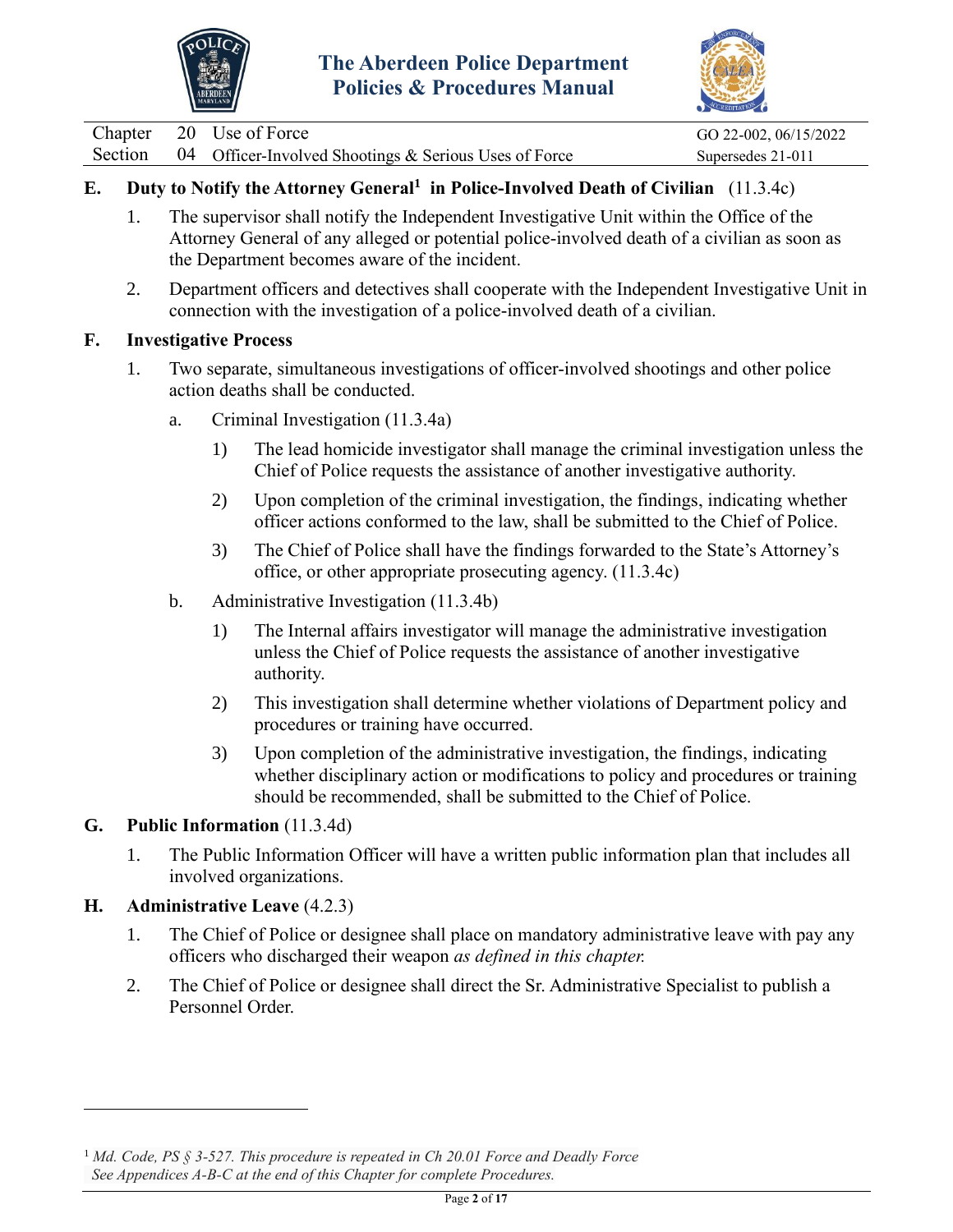



|         | AMARYLAND                                                                              | ACCREDITATION         |
|---------|----------------------------------------------------------------------------------------|-----------------------|
|         | Chapter 20 Use of Force                                                                | GO 22-002, 06/15/2022 |
| Section | 04 Officer-Involved Shootings & Serious Uses of Force                                  | Supersedes 21-011     |
|         | The date and time of the administrative leave order shall be documented on a Personnel |                       |

- a. The date and time of the administrative leave order shall be documented on a Personnel Order.
- 3. When the involved officer is directed to return to duty, the Sr. Administrative Specialist shall be notified to publish another Personnel Order.
	- a. The date and time the involved officer returned to duty shall be documented on a Personnel Order

## **I. Incident Command Responsibilities During the Incident**

- 1. The ranking officer at the scene shall serve as incident commander (IC) and brief superior officers of investigation status when turning over IC responsibility.
- 2. The IC shall assign responsibility for completion of tasks as appropriate and in the order considered necessary.

## **J. Tasks Assigned by Incident Commander**

- 1. Identify any remaining threats and take necessary action.
- 2. Determine the physical condition of officers, suspects, and third parties.
- 3. Provide emergency first aid if necessary.
- 4. Ensure that emergency medical assistance has been summoned.
- 5. Ensure that a brief public safety statement is collected individually from the involved officer(s), covering only information necessary to focus initial police response and to direct the preliminary investigation, including:
	- a. Type of force used;
	- b. Direction and approximate number of shots fired by officers and suspects;
	- c. Location of injured persons;
	- d. Description of at-large suspects and their direction of travel, time elapses since the suspects were last seen, and any suspect weapons;
	- e. Description and location of any known victims or witnesses;
	- f. Description and location of any known evidence; and
	- g. Any other information necessary to ensure officer and public safety and to assist with the apprehension of at-large suspects.
- 6. Ensure the adequacy of the inner perimeter.
- 7. Direct that an outer perimeter be established to prevent all from entering except those who have a specific function to perform.
- 8. Ensure the names of all those who enter the perimeter are recorded.
- 9. Locate and secure—or secure in place—the officer's weapon(s) and mark expended ammunition casings.
- 10. Physically check the firearms and other weapons of all officers who were present during the incident for evidence of a discharge.
- 11. Secure as evidence all weapons that were fired.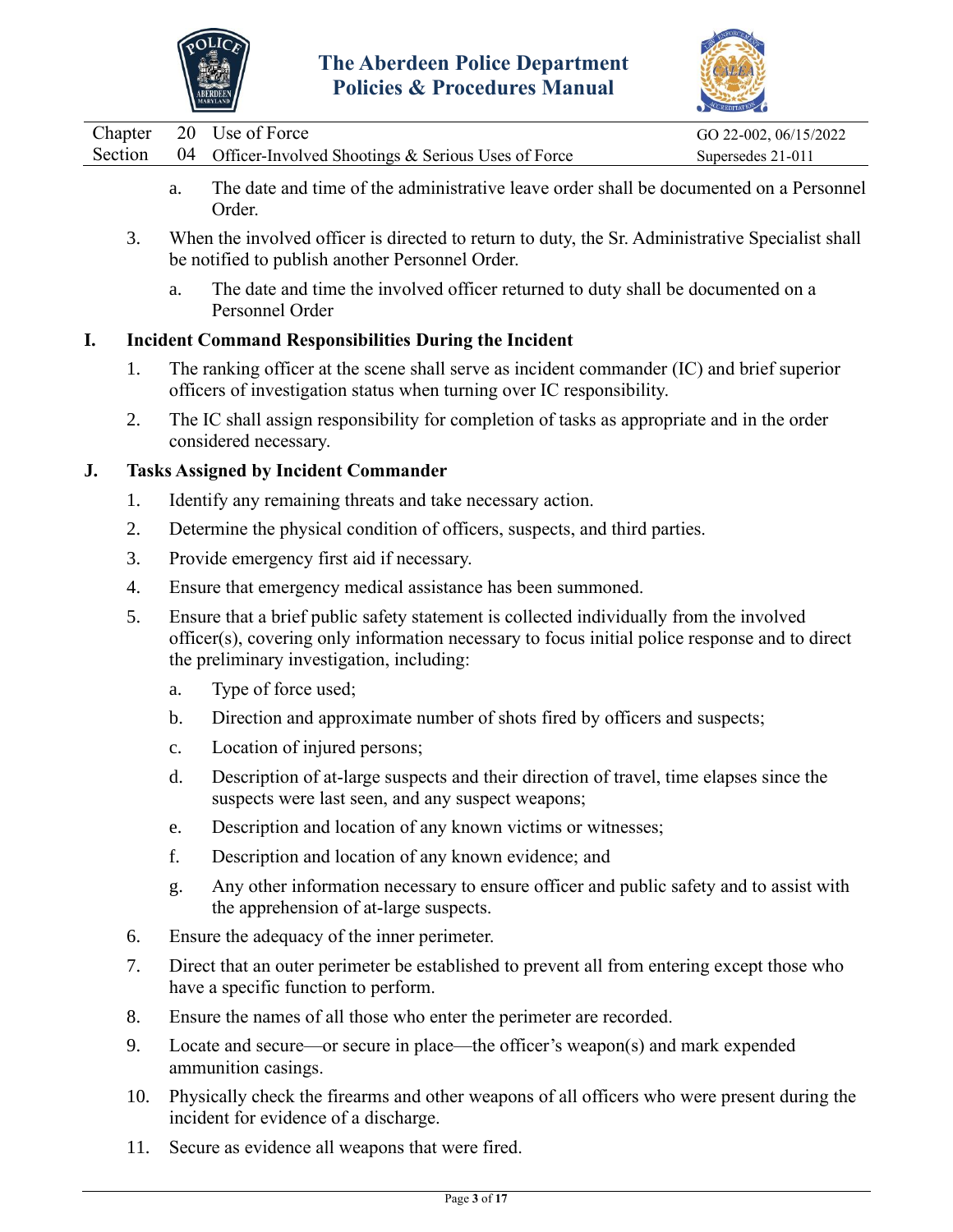



|                    |          | MARTLAND J                                                                                                                                                                                                                                                                                                           | ACCREDITATION                              |
|--------------------|----------|----------------------------------------------------------------------------------------------------------------------------------------------------------------------------------------------------------------------------------------------------------------------------------------------------------------------|--------------------------------------------|
| Chapter<br>Section | 20<br>04 | Use of Force<br>Officer-Involved Shootings & Serious Uses of Force                                                                                                                                                                                                                                                   | GO 22-002, 06/15/2022<br>Supersedes 21-011 |
| 12.                | suspect. | Locate and secure in place weapons, ammunition, and expended cartridges used by the                                                                                                                                                                                                                                  |                                            |
| 13.                |          | Collect information available about the suspect from anyone at the scene.                                                                                                                                                                                                                                            |                                            |
| 14.                |          | Ensure that all potential witnesses have been identified and separated and ask that they<br>remain on hand to provide a statement.                                                                                                                                                                                   |                                            |
| 15.                |          | If witnesses wish to leave, obtain their contact information for future communications.                                                                                                                                                                                                                              |                                            |
| 16.                |          | Locate and secure as evidence any clothing or other personal items that may have been<br>discarded or removed from suspects or officers by medical personnel.                                                                                                                                                        |                                            |
| 17.                |          | Determine and mark the position(s) of the officers and the suspects at the time of the<br>shooting.                                                                                                                                                                                                                  |                                            |
| 18.                |          | Separate and removed all involved officers from the immediate scene.                                                                                                                                                                                                                                                 |                                            |
| 19.                |          | Ensure that a companion officer is assigned to each involved officer.                                                                                                                                                                                                                                                |                                            |
| 20.                |          | Direct all involved officers not to discuss any aspects of the shooting among themselves or<br>with others with the exception of their attorney, a qualified mental health professional, or<br>authorized investigative personnel.                                                                                   |                                            |
| 21.                |          | If an officer is transported to the hospital, ensure that the companion officer accompanies or<br>meets him/her there.                                                                                                                                                                                               |                                            |
| 22.                |          | Establish a command post when it appears that an extended on-site investigation will be<br>necessary.                                                                                                                                                                                                                |                                            |
| 23.                |          | Appoint an officer to serve as a Recorder, with responsibility for writing a chronological<br>record of activities at the scene, including all persons present and those who have been at the<br>scene and actions taken by police, EMTs, and other personnel, and to record all other<br>activities as appropriate. |                                            |
| 24.                |          | If equipment is available, ensure that video recordings are made of the entire crime scene and<br>those present, including witnesses and bystanders.                                                                                                                                                                 |                                            |
|                    | a.       | Determine if video recording were made by in-car cameras, electronic control weapons,<br>surveillance cameras, or other electronic communications devices, and secure them as<br>evidence as soon as reasonably possible.                                                                                            |                                            |
| 25.                |          | Ensure that media staging area is established beyond the outer perimeter and that it is<br>appropriately staffed.                                                                                                                                                                                                    |                                            |
| 26.                |          | Place officers who discharged their weapons on mandatory leave with pay.                                                                                                                                                                                                                                             |                                            |
| 27.                |          | Replace primary service firearms by a similar firearm as soon as reasonably possible.                                                                                                                                                                                                                                |                                            |
| K.                 |          | <b>Companion Officer</b>                                                                                                                                                                                                                                                                                             |                                            |
| 1.                 |          | The companion officer shall provide all reasonable support to the involved officer and act as<br>liaison between the officer and the hospital.                                                                                                                                                                       |                                            |
|                    |          |                                                                                                                                                                                                                                                                                                                      |                                            |

- 2. Notification of family
	- a. If the involved officer is incapable of calling, the companion officer shall notify or ensure that another Department employee notifies the involved officer's immediate family as soon as possible and in person, whenever reasonably possible.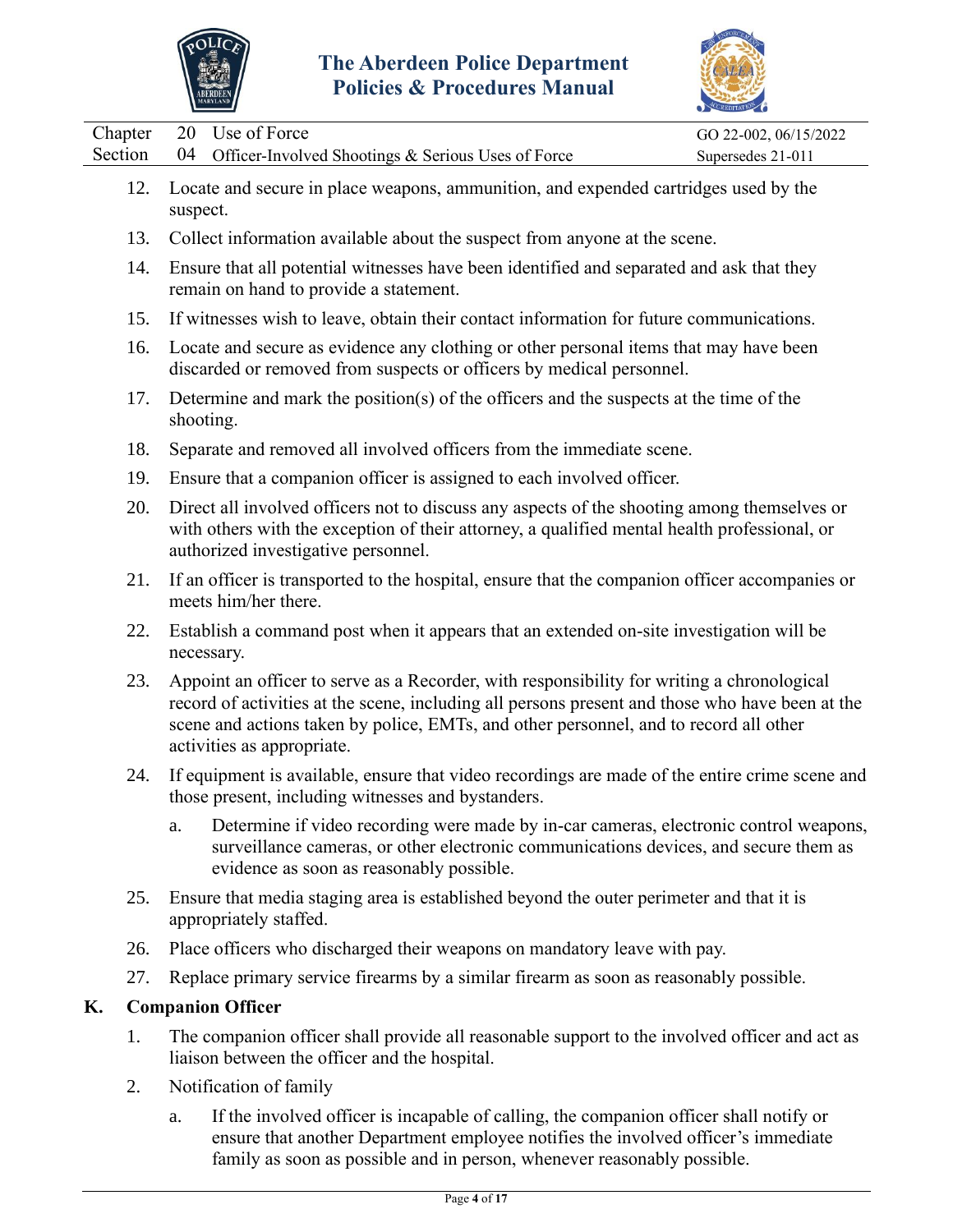



|                    |                | POIICIES & Procedures Manual<br><b>ABERDEEN</b>                                                                                                    |                                            |
|--------------------|----------------|----------------------------------------------------------------------------------------------------------------------------------------------------|--------------------------------------------|
| Chapter<br>Section | 20<br>04       | Use of Force<br>Officer-Involved Shootings & Serious Uses of Force                                                                                 | GO 22-002, 06/15/2022<br>Supersedes 21-011 |
|                    | $\mathbf b$ .  | The family shall be provided with basic information on the status of the officer and<br>when and where family will be able to see the officer.     |                                            |
| 3.                 |                | The companion officer shall arrange for family transportation to the hospital or other location<br>as required.                                    |                                            |
| 4.                 |                | In the case of serious injury or death, notification shall be conducted according to the Death<br>Notification Policy.                             |                                            |
| L.                 |                | <b>In-Custody Death Investigation</b>                                                                                                              |                                            |
| 1.                 |                | Detectives shall gather information and take appropriate actions.                                                                                  |                                            |
| 2.                 |                | Detectives shall gather information noted by the police communications specialist (PCO)<br>including:                                              |                                            |
|                    | a.             | Background noises during the call;                                                                                                                 |                                            |
|                    | b.             | Information provided by the reporting party that may be related to the subject's<br>behavior;                                                      |                                            |
|                    | $\mathbf{c}$ . | Use of drugs or alcohol;                                                                                                                           |                                            |
|                    | d.             | Previous law enforcement encounters;                                                                                                               |                                            |
|                    | e.             | Presence of weapons; and                                                                                                                           |                                            |
|                    | f.             | Mental health concerns.                                                                                                                            |                                            |
| 3.                 |                | Detectives shall gather officer observations of the subject's behavior in the course of making<br>the arrest, for example, whether the person was: |                                            |
|                    | a.             | Calm or emotionally charged;                                                                                                                       |                                            |
|                    | b.             | Rational or confused;                                                                                                                              |                                            |
|                    | $\mathbf{c}$ . | Able to communicate or difficult to engage in conversation;                                                                                        |                                            |
|                    | d.             | Experiencing hallucinations or delusions;                                                                                                          |                                            |
|                    | e.             | Perspiring heavily;                                                                                                                                |                                            |
|                    | f.             | Wearing inappropriate clothing or in a state of undress;                                                                                           |                                            |
|                    | g.             | Exhibiting a high tolerance for pain; or                                                                                                           |                                            |
|                    | h.             | Engaging in a protracted physical encounter with officers.                                                                                         |                                            |
| 4.                 |                | Detectives shall interview persons to gather such information as:                                                                                  |                                            |
|                    | a.             | Whether family or friends indicate that the subject had been drinking heavily, using<br>drugs, or both;                                            |                                            |
|                    | $\mathbf b$ .  | Whether the subject had been involved with the police on prior occasions;                                                                          |                                            |
|                    |                |                                                                                                                                                    |                                            |

- c. Any other relevant information provided;
- d. Whether the subject was threatening anyone or in possession of a weapon; and
- e. Whether the subject was visibly injured in any way when the police arrived and what, if any, injuries were sustained prior to death.
- 5. Detectives shall gather information about measures the officer(s) took to gain control and custody, such as: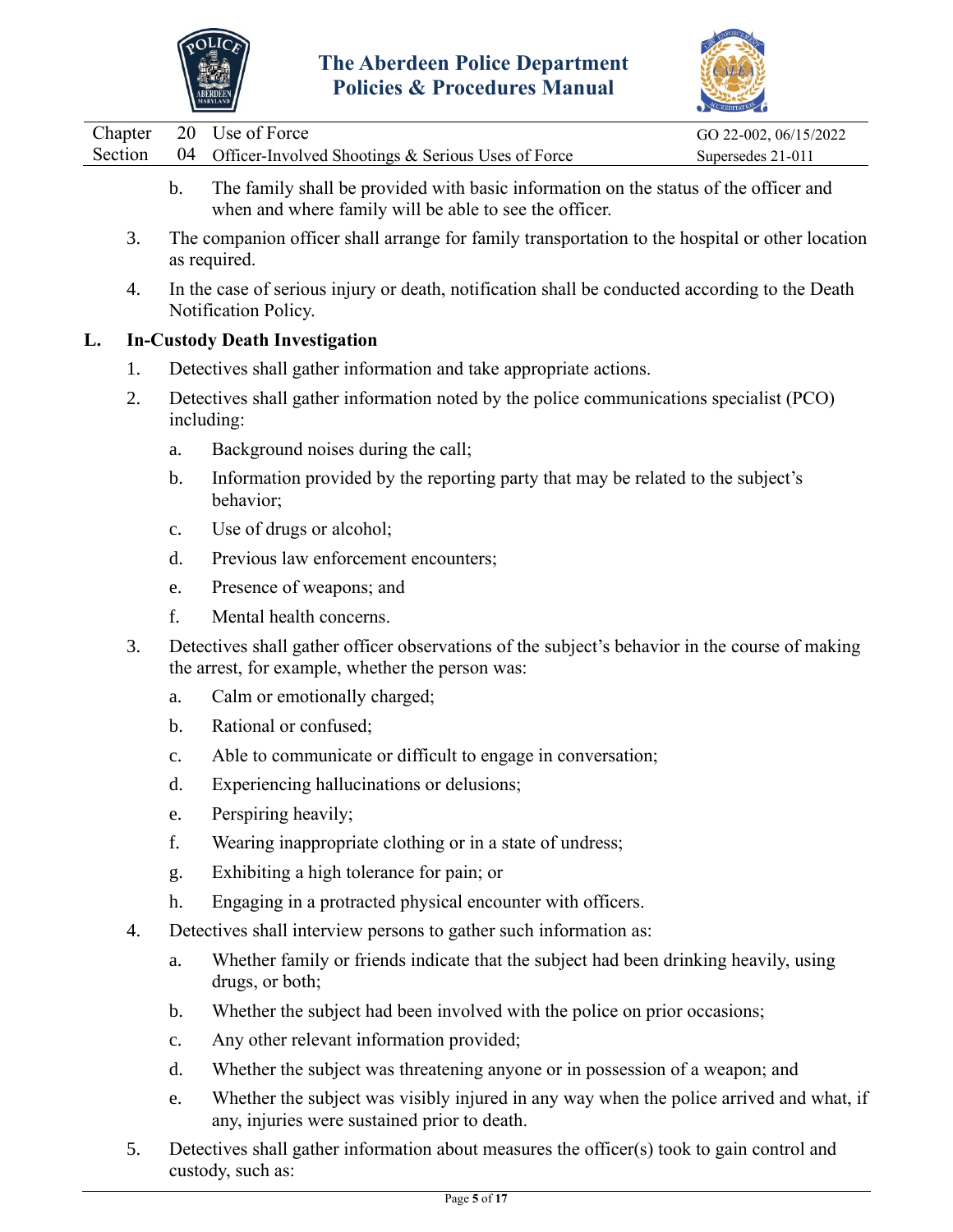



|         |         |                |                                                                                                                                                                        | COREDITATION          |  |
|---------|---------|----------------|------------------------------------------------------------------------------------------------------------------------------------------------------------------------|-----------------------|--|
| Section | Chapter | 20<br>04       | Use of Force                                                                                                                                                           | GO 22-002, 06/15/2022 |  |
|         |         |                | Officer-Involved Shootings & Serious Uses of Force                                                                                                                     | Supersedes 21-011     |  |
|         |         | a.             | Attempting to calmly "talk the person down;"                                                                                                                           |                       |  |
|         |         | b.             | Maintaining distance;                                                                                                                                                  |                       |  |
|         |         | c.             | Reducing noise by turning off sirens;                                                                                                                                  |                       |  |
|         |         | d.             | Reassuring the subject;                                                                                                                                                |                       |  |
|         |         | e.             | Buying time;                                                                                                                                                           |                       |  |
|         |         | f.             | Asking simple questions to determine the subject's level of coherence;                                                                                                 |                       |  |
|         |         | g.             | Attempting to deescalate the situation or other actions; and                                                                                                           |                       |  |
|         |         | h.             | Directing others at the scene to move away.                                                                                                                            |                       |  |
|         | 6.      |                | Detectives shall gather information about:                                                                                                                             |                       |  |
|         |         | a.             | Whether custody was required;                                                                                                                                          |                       |  |
|         |         | $\mathbf b$ .  | The length of time it took to gain control of the subject;                                                                                                             |                       |  |
|         |         | c.             | Whether there was a protracted struggle, or the subject was subdued quickly;                                                                                           |                       |  |
|         |         | d.             | The means used to restrain the subject;                                                                                                                                |                       |  |
|         |         | e.             | When in custody, where and how the individual was situated (e.g., placed face down on<br>the ground, in a seated position, in a police vehicle sitting or lying down); |                       |  |
|         |         | f.             | The physical reactions of the subject once arrested;                                                                                                                   |                       |  |
|         |         |                | For example, if he/she became calm or continued to struggle and act physically<br>1)<br>and verbally combative;                                                        |                       |  |
|         |         | g.             | Whether EMS was called, and at what point during the confrontation;                                                                                                    |                       |  |
|         |         | h.             | Whether the subject's condition (such as breathing and consciousness) was monitored<br>after arrest;                                                                   |                       |  |
|         |         |                | Whether the subject became unresponsive;<br>1)                                                                                                                         |                       |  |
|         |         |                | 2)<br>Who was present at the time; and                                                                                                                                 |                       |  |
|         |         |                | What steps were taken by the officer(s);<br>3)                                                                                                                         |                       |  |
|         |         | i.             | When death was pronounced and by whom; and                                                                                                                             |                       |  |
|         |         | $\mathbf{j}$ . | The results of the autopsy.                                                                                                                                            |                       |  |
| M.      |         |                | <b>Serious Injury</b>                                                                                                                                                  |                       |  |
|         | 1.      |                | Detectives shall gather information and take appropriate actions:                                                                                                      |                       |  |
|         |         | a.             | Conduct and behavior of the subject being confronted as perceived by the officer at the<br>time of the incident;                                                       |                       |  |
|         |         | $\mathbf b$ .  | Relative age, size, strength, and physical ability of the officer to the subject;                                                                                      |                       |  |
|         |         | $\mathbf{c}$ . | Experience of the officer;                                                                                                                                             |                       |  |
|         |         | d.             | Number of officers present;                                                                                                                                            |                       |  |
|         |         | e.             | Potential influence of alcohol or drugs;                                                                                                                               |                       |  |

f. Subject's proximity to weapons;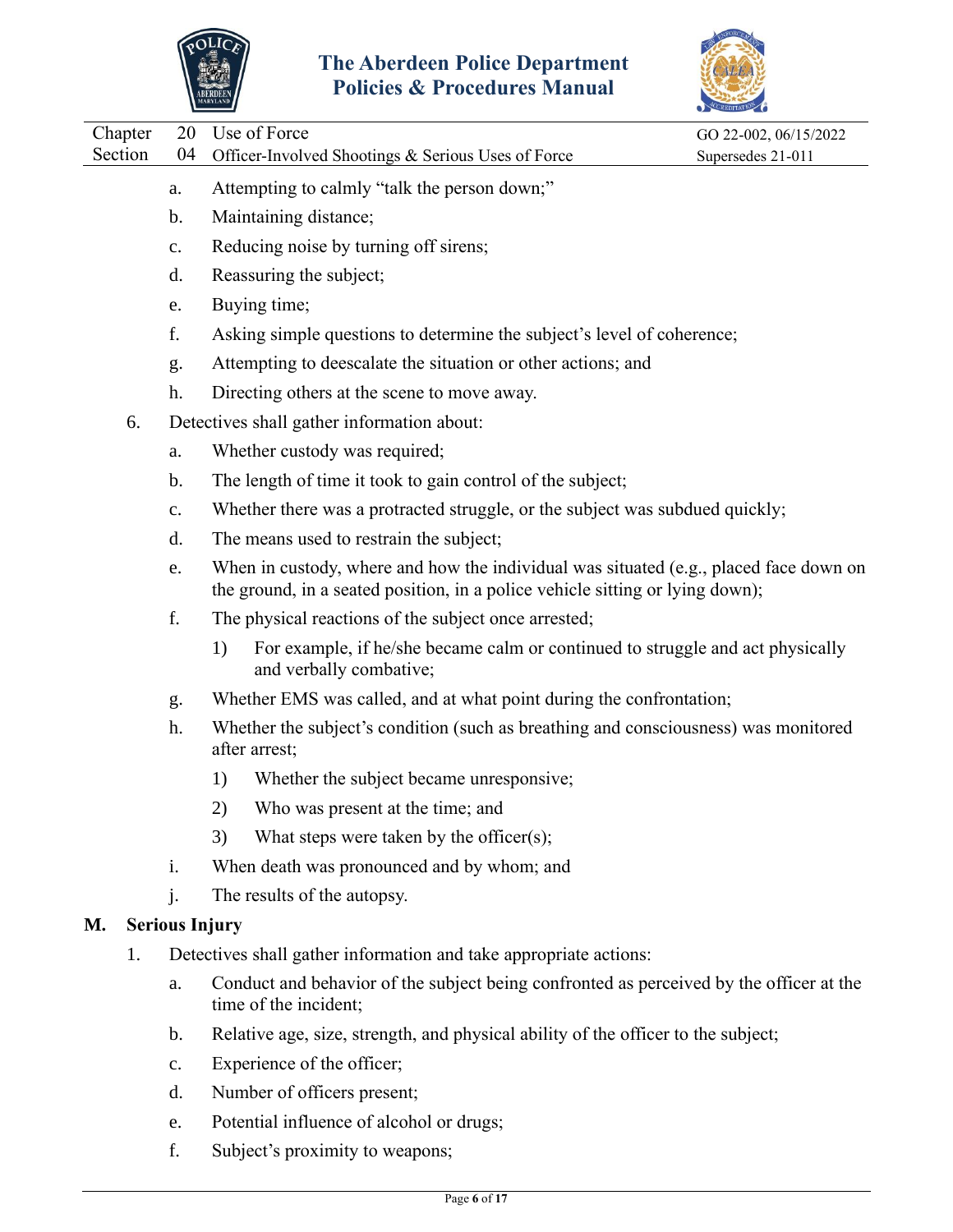



|         |                | MARYLAND                                                                                                                                                                                                                                                                                                              | ACCREDITATION         |
|---------|----------------|-----------------------------------------------------------------------------------------------------------------------------------------------------------------------------------------------------------------------------------------------------------------------------------------------------------------------|-----------------------|
| Chapter | 20             | Use of Force                                                                                                                                                                                                                                                                                                          | GO 22-002, 06/15/2022 |
| Section | 04             | Officer-Involved Shootings & Serious Uses of Force                                                                                                                                                                                                                                                                    | Supersedes 21-011     |
|         | g.             | Weapons used or threatened to be used by the subject;                                                                                                                                                                                                                                                                 |                       |
|         | h.             | Force options available to the officer;                                                                                                                                                                                                                                                                               |                       |
|         | i.             | Potential for injury to the public, officer, or subject;                                                                                                                                                                                                                                                              |                       |
|         | j.             | Risk of escape;                                                                                                                                                                                                                                                                                                       |                       |
|         | k.             | Degree of subject resistance;                                                                                                                                                                                                                                                                                         |                       |
|         | 1.             | Use of restraints;                                                                                                                                                                                                                                                                                                    |                       |
|         | m.             | Other exigent circumstances;                                                                                                                                                                                                                                                                                          |                       |
|         | n.             | The nature and severity of the injuries; and                                                                                                                                                                                                                                                                          |                       |
|         | 0.             | Whether the injuries were consistent with the use of force described by the officer(s).                                                                                                                                                                                                                               |                       |
| 2.      |                | Detective's Responsibilities                                                                                                                                                                                                                                                                                          |                       |
|         | a.             | Detectives shall receive a briefing from the IC, including:                                                                                                                                                                                                                                                           |                       |
|         |                | details of the incident as available;<br>1)                                                                                                                                                                                                                                                                           |                       |
|         |                | a summary of all actions completed or in progress; and<br>2)                                                                                                                                                                                                                                                          |                       |
|         |                | a walk-through of the incident scene.<br>3)                                                                                                                                                                                                                                                                           |                       |
|         | $\mathbf b$ .  | Detectives shall ensure that all items of potential evidentiary value are identified and<br>properly collected.                                                                                                                                                                                                       |                       |
|         | $\mathbf{c}$ . | Detectives shall obtain audio-taped preliminary statements for suspects and witnesses.                                                                                                                                                                                                                                |                       |
|         | d.             | Detectives shall ensure that efforts are underway to collect and compile information on<br>the suspect $(s)$ .                                                                                                                                                                                                        |                       |
|         | e.             | Detectives shall consult with the coroner or medical examiner at the scene and at, or<br>subsequent to, the autopsy.                                                                                                                                                                                                  |                       |
|         | f.             | Detectives shall compile information as available:                                                                                                                                                                                                                                                                    |                       |
|         |                | Entrance and exit wounds;<br>1)                                                                                                                                                                                                                                                                                       |                       |
|         |                | Estimates of shooter's positions;<br>2)                                                                                                                                                                                                                                                                               |                       |
|         |                | 3)<br>The presence of alcohol or controlled substances in the suspect's body; and                                                                                                                                                                                                                                     |                       |
|         |                | Any other facts that may be relevant.<br>4)                                                                                                                                                                                                                                                                           |                       |
|         | g.             | Detectives shall canvas the immediate area for potential witnesses who have not come<br>forth and obtain their information and statements.                                                                                                                                                                            |                       |
|         | h.             | Detectives shall obtain search warrants for any vehicles, containers, homes, or vehicles<br>as determined necessary.                                                                                                                                                                                                  |                       |
|         | i.             | Detectives shall tape record interviews, when possible, with EMTs, Fire Department<br>Personnel, and First Responding Officers, regarding conditions at the shooting scene<br>when they arrived, any action that may have been taken to move or otherwise alter<br>persons or objects of potential evidentiary value. |                       |
|         |                | Detectives shall develop a guaranteer of angliculations information and systemit it the Chief                                                                                                                                                                                                                         |                       |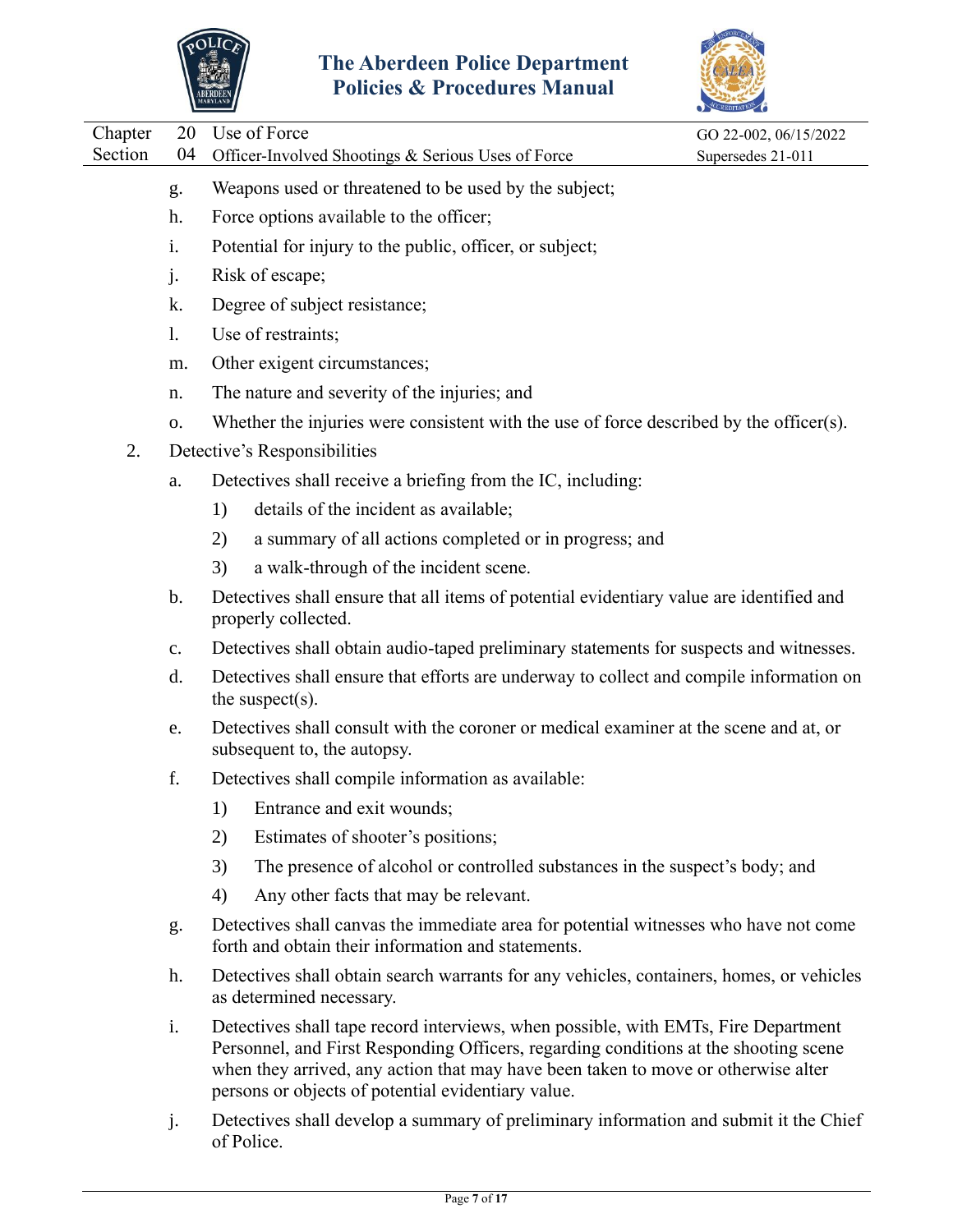



|  | Chapter 20 Use of Force                                       | GO 22-002, 06/15/2022 |
|--|---------------------------------------------------------------|-----------------------|
|  | Section 04 Officer-Involved Shootings & Serious Uses of Force | Supersedes 21-011     |

# **N. Training**

- 1. The Department shall provide process training for Department employees who are responsible for management of incidents involving use of force and other police actions that result in death or serious bodily injury. (11.3.4e)
- 2. The Department shall provide awareness training for all Department personnel potentially impacted by such incidents. (11.3.4f)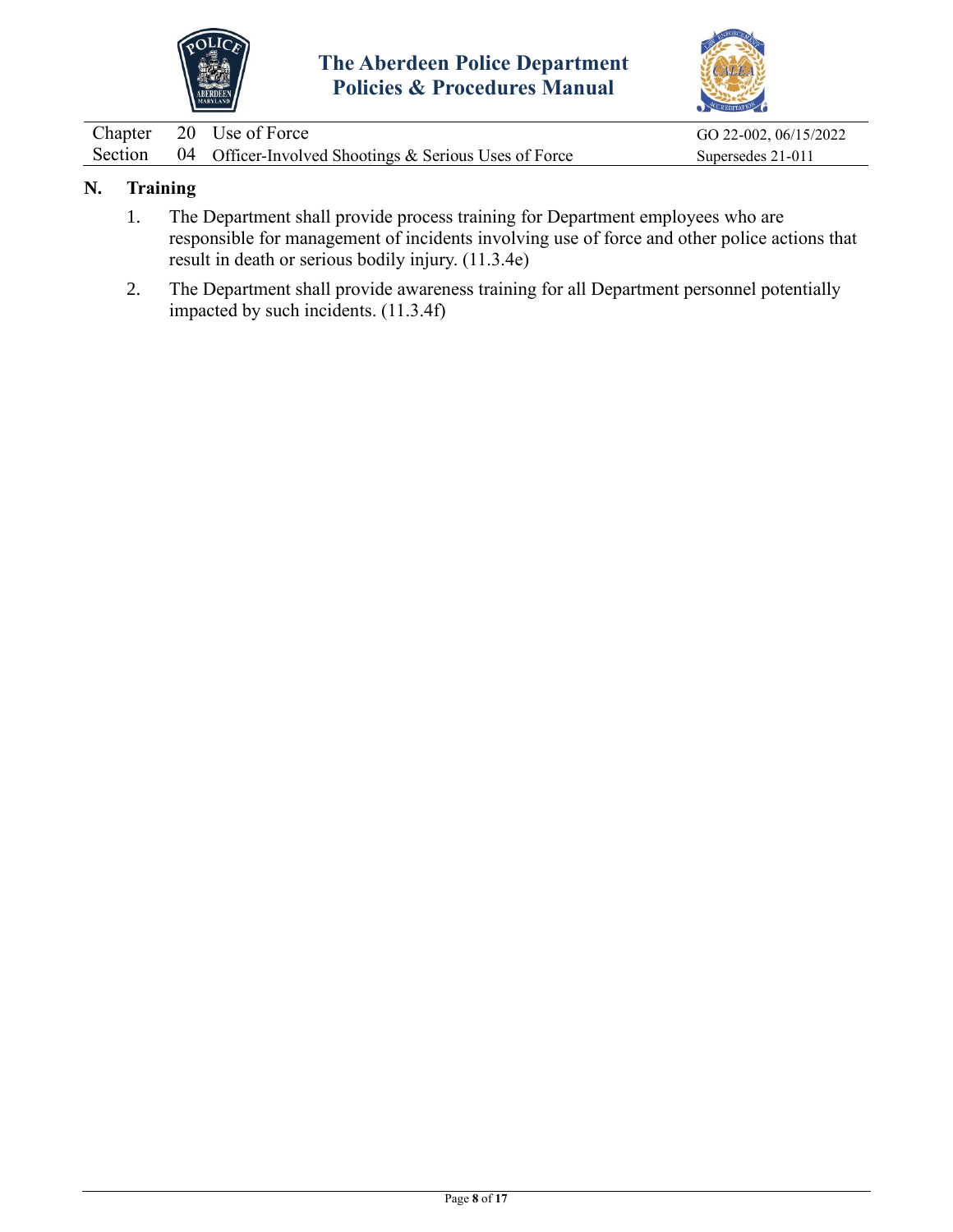



|  | Chapter 20 Use of Force                                       | GO 22-002, 06/15/2022 |
|--|---------------------------------------------------------------|-----------------------|
|  | Section 04 Officer-Involved Shootings & Serious Uses of Force | Supersedes 21-011     |

## APPENDIX A – **Notification Protocols**

The Office of the Attorney General's Independent Investigations Division ("IID") and the Maryland State Police ("MSP") will lead the investigation of all alleged or potential officer-involved deaths of civilians as mandated by Maryland Annotated Code, State Government Article, § 6-106.2.

## **I. Definitions**

"Officer-Involved Death" means a death or potential death of an individual resulting from an action or an omission of a law-enforcement officer while the law-enforcement officer is on duty or while the law enforcement officer is off duty but performing activities that are within the scope of his or her law enforcement duties.

The following are examples of, but not limited to, the types of incidents that IID and MSP should be notified about: shootings that are fatal or result in the likelihood of death, use of force incidents that are fatal or result in the likelihood of death, deaths occurring while an individual is in police custody, and vehicle pursuits by law enforcement that result in death or the likelihood of death.

## **II. Notification**

Immediately upon learning of an Officer-Involved Death or potential death, the local law enforcement agency ("LEA") that employs the officer and/or the local LEA with primary jurisdiction over the location of the incident will notify the MSP Headquarters Duty Officer at

**(410) 653-4200**. The notifying local LEA will provide contact information for the on-scene commander with responsibility for the initial crime scene response.

If a local LEA is uncertain whether an incident qualifies as an Officer-Involved Death, the local LEA should contact MSP at the above number. The local LEA's on-scene commander will be contacted as quickly as possible by a member of the IID or MSP, who will provide a preliminary determination of whether the incident qualifies as an Officer-Involved Death.

During the initial contact, the local LEA's on-scene commander should provide, to the best of their ability, the following preliminary information: the date and time of the incident; the location of the incident, of any other crime scenes, and of any other witnesses; the type of incident that led officers to the scene; the number of involved and witness officers; whether anyone is deceased or injured; and whether the media is on-scene. It is more important that the local LEA provide notification quickly than that they wait to obtain all of these pieces of information.

The local LEA will maintain control over the crime scene until the arrival of MSP. The IID has distributed protocols for evidence collection and media contacts, which should be followed prior to MSP's arrival at the scene.

The local LEA will maintain scene security, including traffic control, until the on-scene investigation is complete, and the scene is released. The local LEA will provide security for any individuals in custody until either treated and booked, relieved by the Division of Corrections as a bedside commitment or transferred to the Office of the Chief Medical Examiner.

While initial notification should always go to MSP at **(410) 653-4200**, a local LEA may reach out with additional questions to the on-call IID investigator at (410) 576-7070.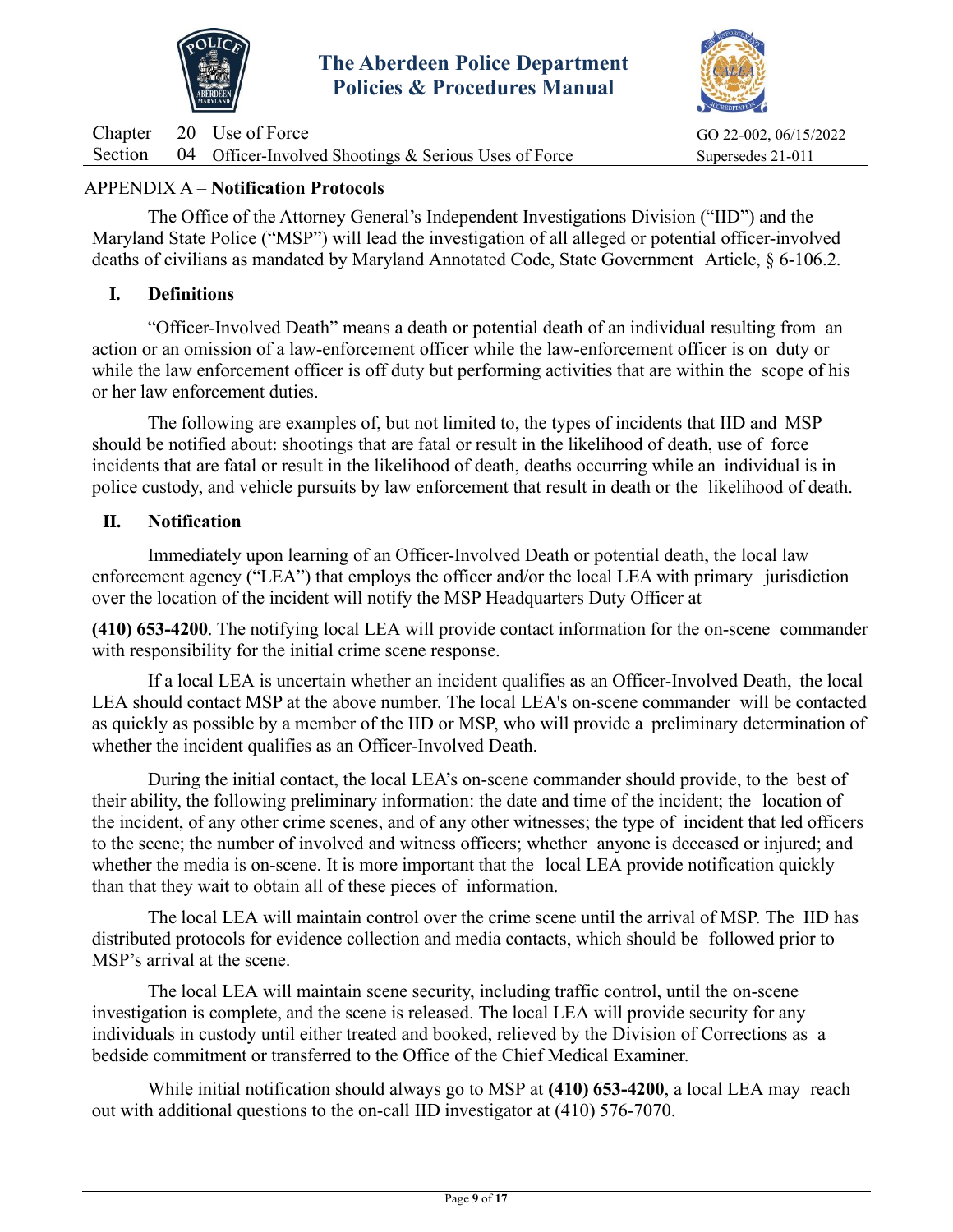



|  | Chapter 20 Use of Force                                       | GO 22-002, 06/15/2022 |
|--|---------------------------------------------------------------|-----------------------|
|  | Section 04 Officer-Involved Shootings & Serious Uses of Force | Supersedes 21-011     |

## APPENDIX B – **Media Response**

Effective October 1, 2021, the Office of Attorney General's Independent Investigations Division ("IID") and the Maryland State Police ("MSP") will lead the criminal investigation of police-involved fatalities as mandated by Maryland Annotated Code, State Government Article,

#### $§ 6-106.2.$

Communication with the public and media in the wake of a fatal or potentially fatal incident must balance the public's desire for quick answers, the need for accuracy, and the need to convey the independence of the investigation. We understand that the public wants information soon after an event occurs, and that local Law Enforcement Agencies ("LEA") will often be called on to provide some information before the IID and MSP have fully taken control of the investigation. We also understand that the legislature has assigned responsibility for these cases to the IID and MSP, and it is important to convey to the public that these investigations are in fact being handled independently. The policy below is an attempt to balance those goals.

#### **I. Initial media response**

A local LEA may choose, at its discretion, to defer all public response to the IID. A member of the IID with responsibility for media response will respond to the scene as soon as is practical. Whether or not the local LEA plans to make a public statement, we ask that they make available to the IID a public information officer or an individual with similar responsibilities who can assist the IID in gathering information. That person should begin gathering preliminary information before the IID arrives.

A local LEA may also choose to make a public statement or release certain limited information in the immediate aftermath of an incident. To the extent possible, the local LEA will consult with IID prior to the release of this information. The local LEA may generally include the following information in its public statement:

- The date, time, and location of the incident.
- The type of call for service that led officers to the scene.
- Information concerning injuries sustained by any surviving civilians and/or an officer, and whether any individuals were transported to the hospital.
- How many officers discharged their firearms.
- Whether a weapon was recovered or located on-scene.
- Basic information regarding the age, race, duty assignment, tenure, and current administrative status of the officer(s).
- Each police department will include in their remarks a statement confirming that the investigation into the officers' conduct will be conducted by the Maryland Attorney General's Office Independent Investigative Division, with assistance provided by his/her department as requested.

Notification of the release of this information should be provided to the IID investigative supervisor or media contact preferably prior to, or at least simultaneously with the public release.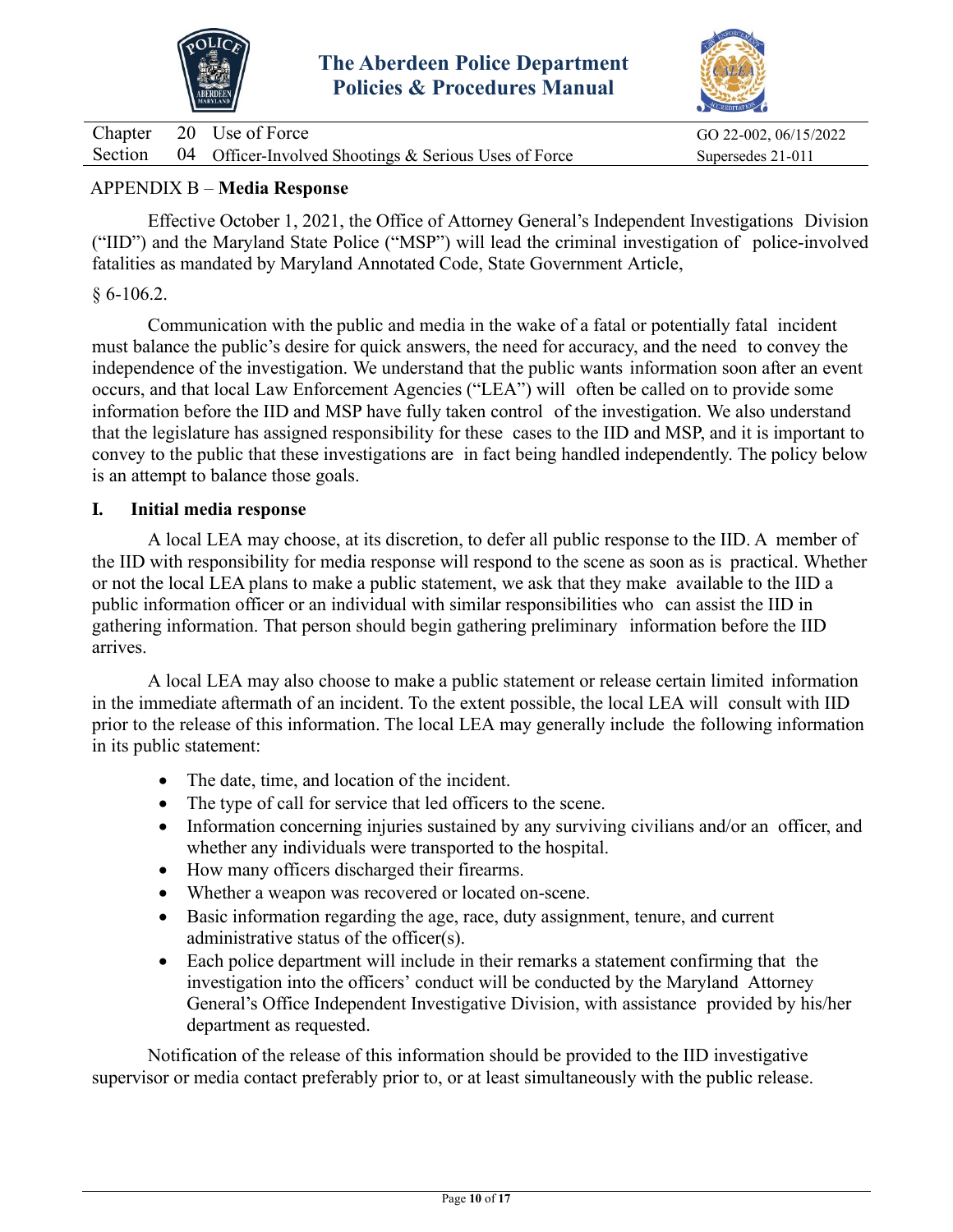



|  | Chapter 20 Use of Force                                       | GO 22-002, 06/15/2022 |
|--|---------------------------------------------------------------|-----------------------|
|  | Section 04 Officer-Involved Shootings & Serious Uses of Force | Supersedes 21-011     |

## APPENDIX B – **Media Response** (continued)

#### **II. Subsequent media response**

Upon completion of the initial public/media notifications, the local LEA may continue to provide periodic updates involving an ongoing community threat, such as a continuing search for a suspect, or any road or business closures. If the local LEA wishes to release a written statement detailing the facts already released in the initial media response (see section 1, above), it should consult with the IID before doing so.

Otherwise, further comment or the release of additional information or materials that could be considered evidentiary or could impact the integrity or outcome of the investigation should come from the IID, not from the local LEA. This includes:

- body camera footage;
- in-car camera footage;
- surveillance footage;
- commercial or residential security camera footage;
- crime-scene or other photographs, other than photos related to a continuing search for a suspect;
- photographs or video footage taken by witnesses;
- detailed statements provided by officers/deputies involved;
- detailed statements provided by witnesses or suspects;
- test results of any kind;
- investigative reports;
- autopsy information, including cause/manner of death;
- legal conclusions about an officer's conduct;
- any information that could be considered investigative or evidentiary.

If the local LEA believes that the release of such information is necessary, it will consult with and obtain the approval of the IID, to avoid impacting the outcome of the investigation.

The IID will generally release the name of the involved officers within 48 hours of the incident, though that period may be extended if there is a specific reason to believe that an officer's safety is at risk. If the local LEA wishes to release the name of the officer itself prior to the IID doing so, it may, after consultation with the IID.

The IID will generally release body camera footage within 14 days of the incident. There may be situations where more than 14 days is necessary, including if investigators need more time to complete witness interviews, if there are technical delays caused by the need to redact the identities of civilian witnesses, or to allow family members to view the video before it is released to the public.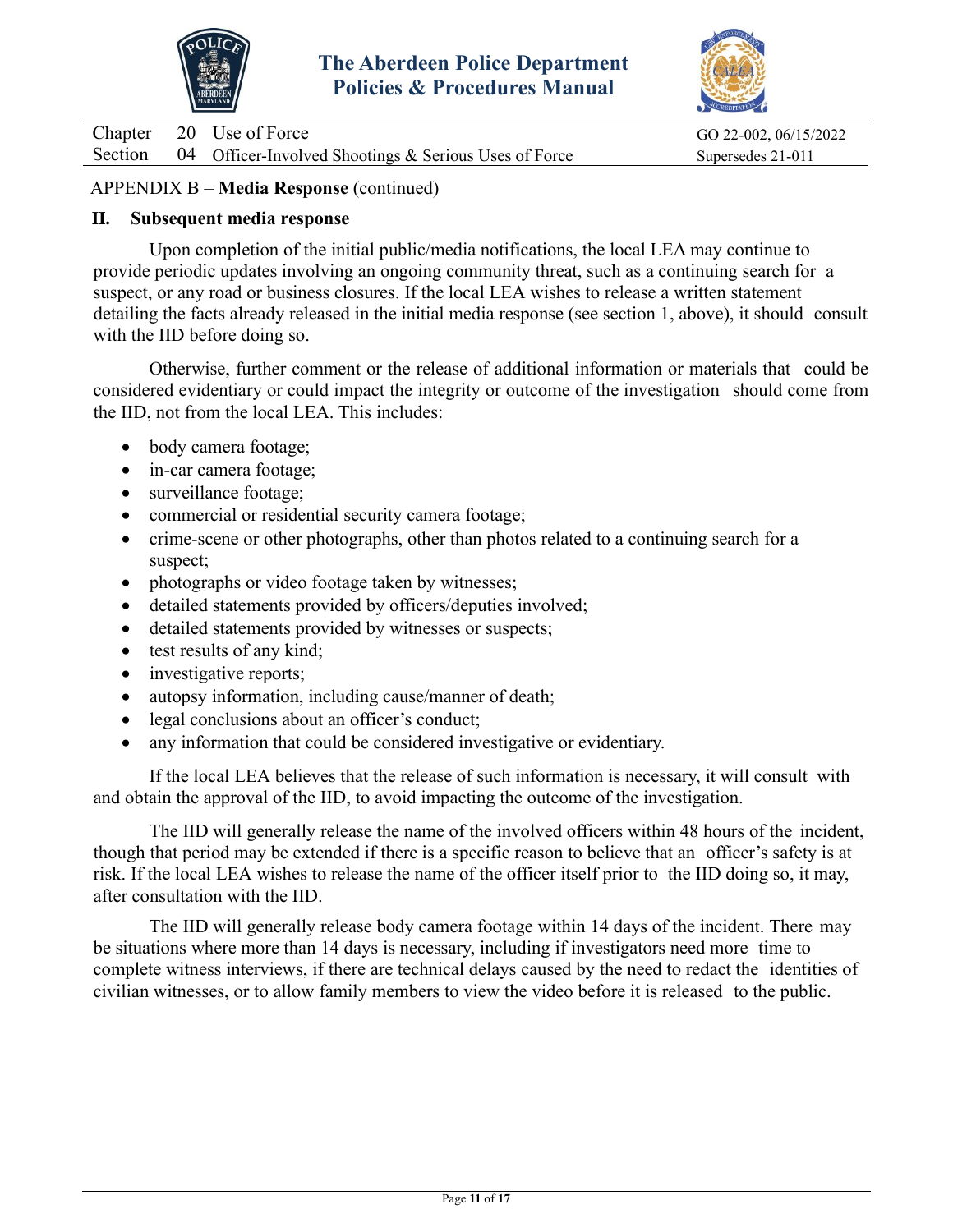



|  | Chapter 20 Use of Force                                       | GO 22-002, 06/15/2022 |
|--|---------------------------------------------------------------|-----------------------|
|  | Section 04 Officer-Involved Shootings & Serious Uses of Force | Supersedes 21-011     |

## APPENDIX B – **Media Response** (continued)

#### **III. Completion of Investigation**

Upon completion of the investigation and review by the Maryland Office of the Attorney General, the IID will release a statement confirming that it has completed the investigation and forwarded its report to the relevant State's Attorney's Office. The IID will notify the relevant local

LEA when its investigation is complete. By statute, the report remains confidential until any prosecution is complete, and therefore the IID will not comment on the content of its report.

The IID will release the report, with appropriate redactions for confidentiality, within 30 days of a final judgment of all defendants in a prosecuted case, or within 30 days of a determination by the SAO or other relevant prosecutorial entity that they are declining to prosecute.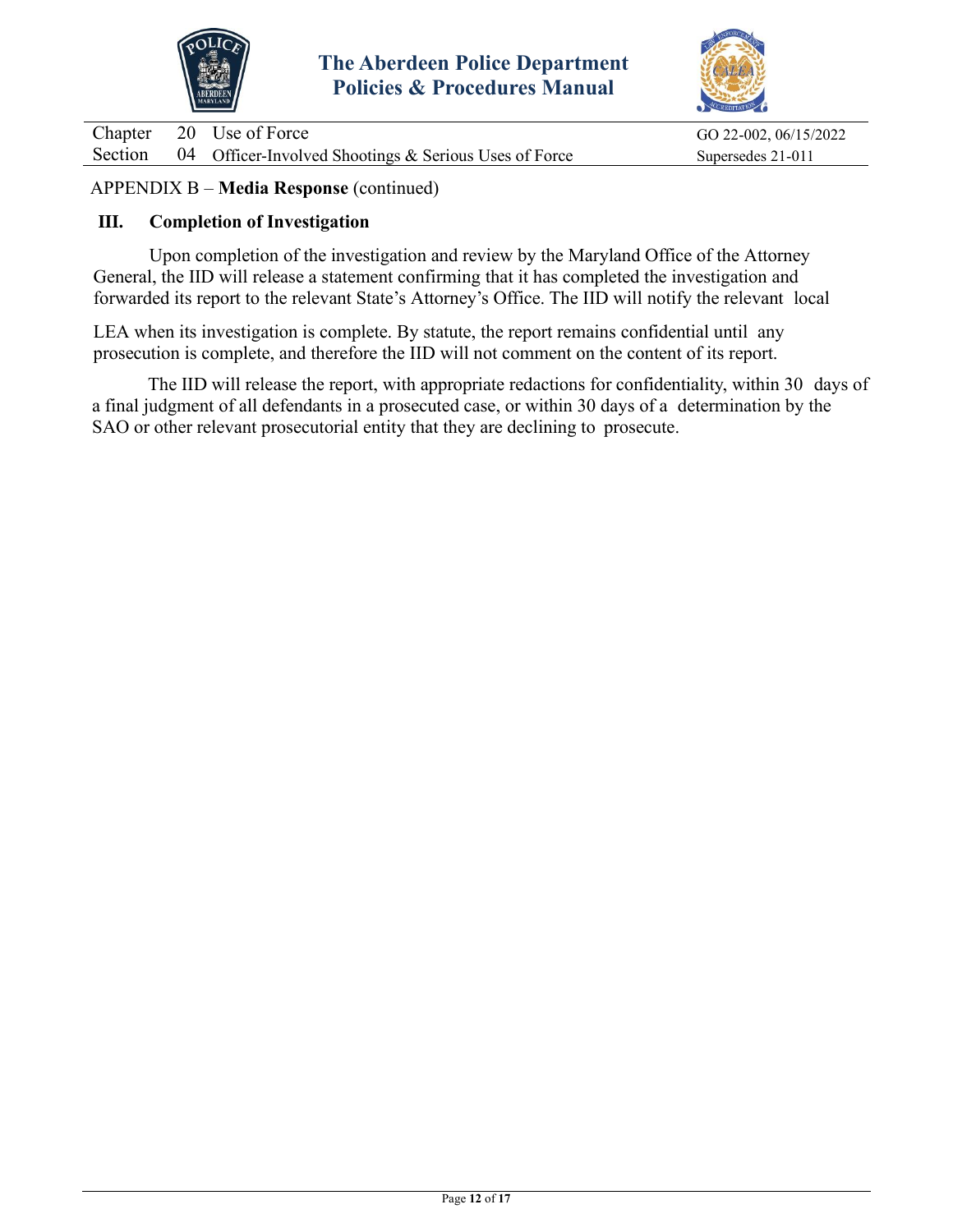



|  | Chapter 20 Use of Force                                       | GO 22-002, 06/15/2022 |
|--|---------------------------------------------------------------|-----------------------|
|  | Section 04 Officer-Involved Shootings & Serious Uses of Force | Supersedes 21-011     |

## APPENDIX C – **Evidence Collection, Storage, and Analysis**

The Office of the Attorney General's Independent Investigations Division ("IID") and the Maryland State Police ("MSP") will lead the investigation of all alleged or potential officer- involved deaths of civilians as mandated by Maryland Annotated Code, State Government Article, § 6-106.2. In this document, the "Independent Investigations Division" or "IID" refers to the entity created by that legislation, consisting of both AG and MSP personnel.

The following protocols are intended to govern the gathering and preservation of evidence at those scenes. Because no protocol can cover all situations, please call the MSP Headquarters Duty Officer at (410) 653-4200 or the on-call IID investigator at (410) 576-7070 with any questions that arise prior to IID's arrival on scene.

#### **I. Collection of Physical Evidence at Scene**

- A. Personnel from the MSP Forensic Sciences Division ("MSP-FSD") and Criminal Enforcement Division will oversee the scene of potential IID investigations and will make every effort to arrive at the scenes of IID investigations within one to two hours from notification.
- B. Cases Where There is no Imminent Threat to Evidence
	- 1. In all cases in which there is no imminent threat to losing, damaging, or contaminating evidence, the evidence should be collected by personnel from the MSP-FSD.
	- 2. In these cases, personnel from the local law enforcement agency ("LEA") will not collect evidence but will locate, identify and secure all crime scenes and evidence until MSP-FSD personnel arrive.
	- 3. If the local LEA has scanning devices, we encourage them to begin scanning the scene prior to the arrival of IID personnel, if feasible.
- C. Cases Where There is an Imminent Threat to Evidence
	- 1. An imminent threat to evidence is defined as a situation in which evidence will be lost, damaged, or contaminated if personnel on the scene do not take action. Examples include, but are not limited to, weather (rain, wind, flood, heat) and potential interference (civilian, medical personnel, animals) with evidence.
	- 2. If there is an imminent threat to any evidence and crime scene personnel from the local LEA are present, then the local crime scene personnel should document, photograph, and collect that evidence as per their own protocols prior to the arrival of MSP-FSD crime scene personnel. If the evidence must be processed in order to preserve it from threat, the local LEA may do so. Evidence that is not subject to an imminent threat will be left for MSP-FSD crime scene personnel to process.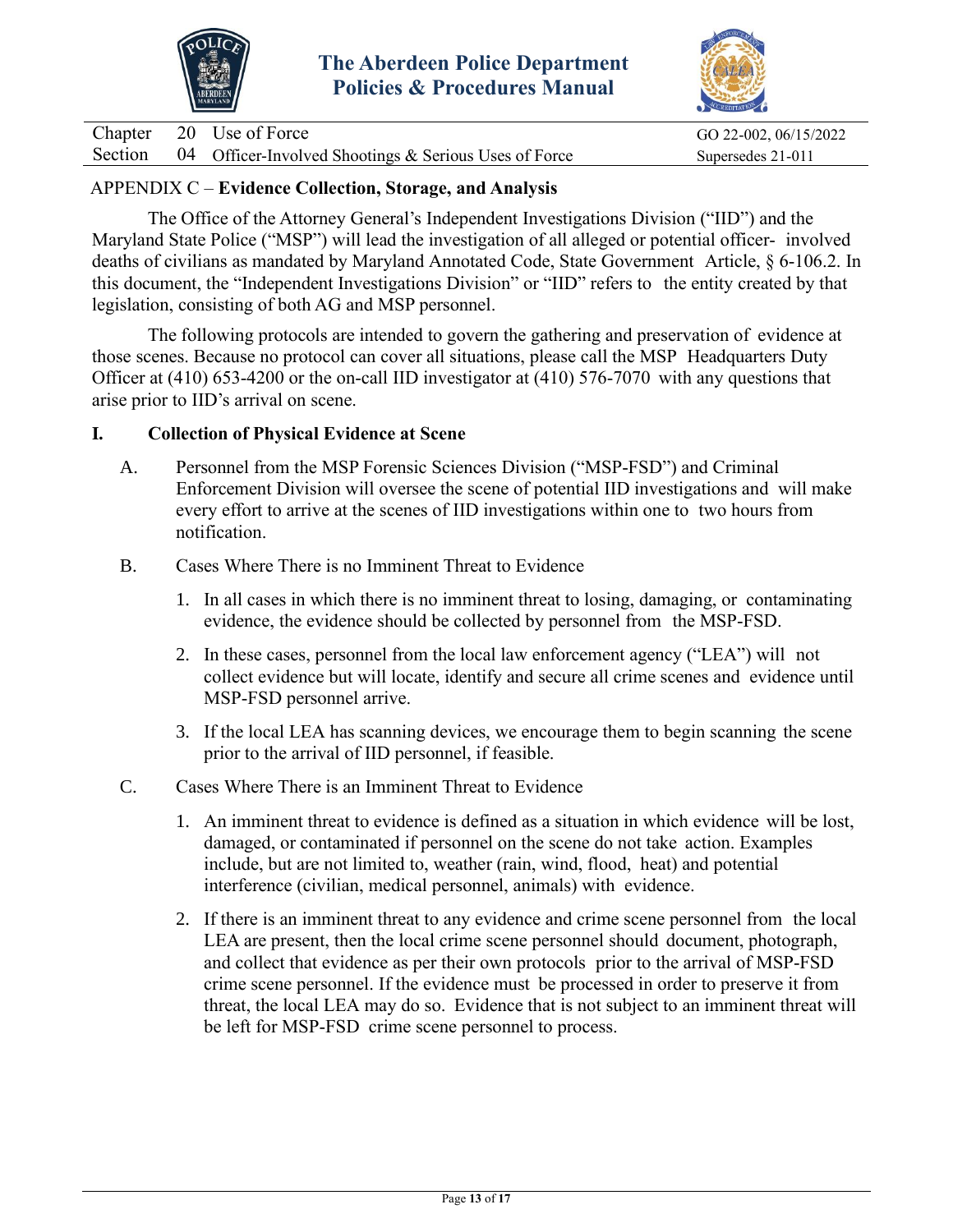



Chapter 20 Use of Force GO 22-002, 06/15/2022 Section  $04$  Officer-Involved Shootings & Serious Uses of Force Supersedes 21-011

## APPENDIX C – **Evidence Collection, Storage, and Analysis** (continued)

- 3. If there is an imminent threat to any evidence and no crime scene personnel (MSP-FSD or local) are present, then the sworn personnel on-site should document, photograph, and collect that evidence rather than waiting for crime scene personnel to arrive. If time allows the sworn personnel from the local LEA should contact IID personnel for guidance prior to the collection of evidence. Evidence that is not subject to an imminent threat will be left for MSP-FSD crime scene personnel to process.
- 4. If personnel from the local LEA collects evidence, the name of the personnel collecting the evidence and the reason for collection should be documented and provided to the IID as soon as possible.
- 5. The guiding principle for when there is a threat to evidence is that it is always better to collect the evidence in some manner rather than losing the evidence or having it damaged or contaminated.

## **II. Collection of Other Evidence at Scene**

- A. Video Evidence
	- 1. The local LEA should identify all personnel who are equipped with a Body Worn Camera (BWC) and/or Mobile Video System (MVS) that potentially captured any aspect of the encounter, including footage from before and after the incident. Any BWC and/or MVS footage should be secured and turned over to IID personnel.
	- 2. The local LEA should begin to identify all video surveillance evidence prior to the arrival of IID personnel.

## B. Involved and Witness Officers

- 1. The local LEA should identify and separate all involved and witness officers. If possible, the local LEA should contact IID personnel prior to any removal of an involved or witness officer.
- 2. If there is an imminent need to remove the involved or witness officer from the scene, the local LEA should, if possible, photograph the officer while on scene and contact IID personnel prior to transport for further guidance. If an officer must be transported from the scene before being photographed or his or her firearm being recovered, he or she should, if possible, be transported in a car with an operating camera and/or in the company of an officer wearing an operating BWC.
- C. Civilian Witnesses
	- 1. The local LEA should identify, separate, and maintain all possible civilian witnesses and ask them to remain present until IID personnel arrives to conduct interviews.
	- 2. In cases where a civilian witness needs to be transported from a scene, the local LEA should, if possible, contact IID personnel prior to transport for further guidance.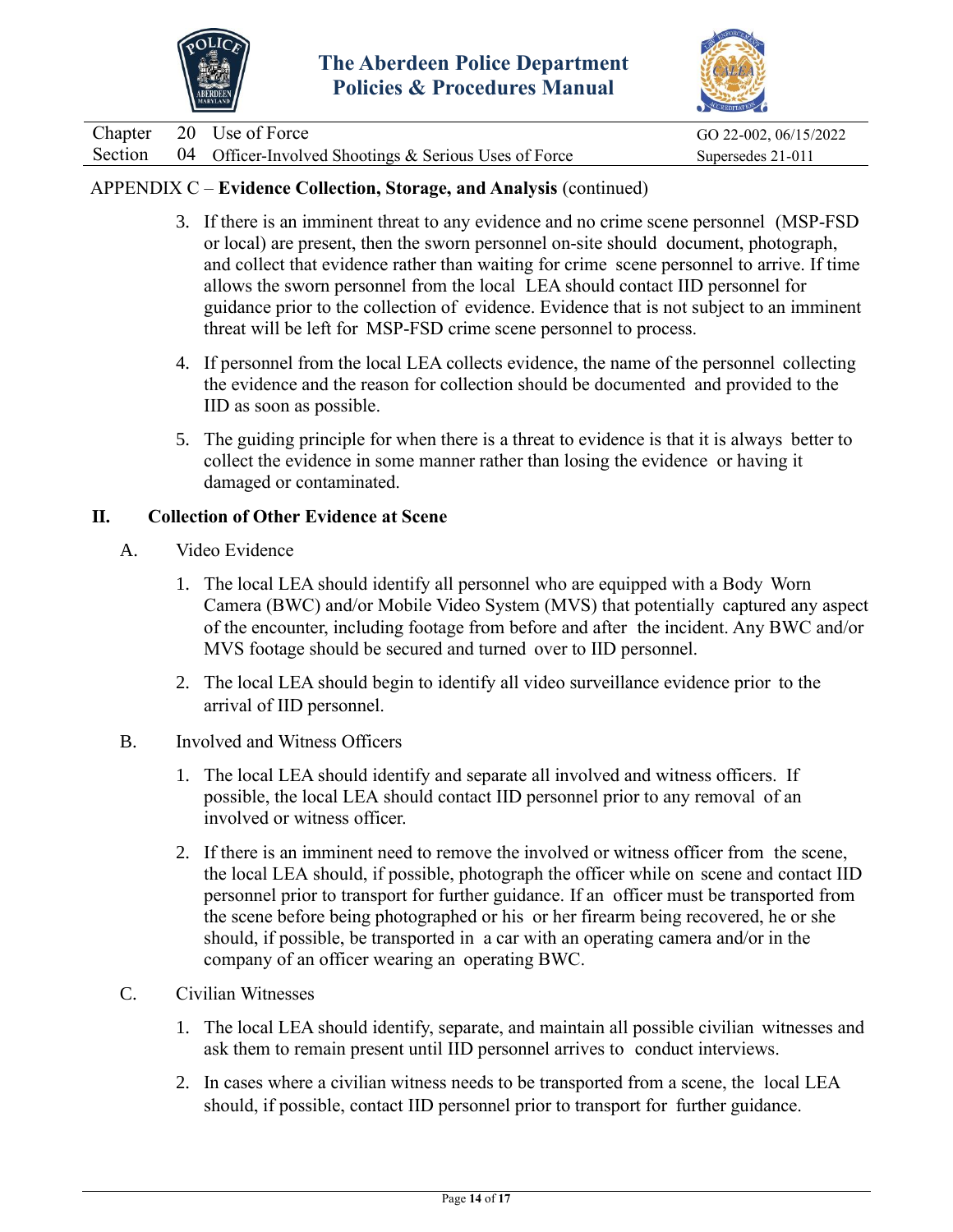



Chapter 20 Use of Force GO 22-002, 06/15/2022 Section 04 Officer-Involved Shootings & Serious Uses of Force Supersedes 21-011

# APPENDIX C – **Evidence Collection, Storage, and Analysis** (continued)

- 3. If a witness is unwilling to wait on scene for the arrival of IID personnel, the local LEA should attempt to conduct an interview of that individual, to collect any video or other evidence they might have, and to obtain the contact information for the witness to include his/her name, date of birth, address, phone number, and vehicle registration information.
- 4. If possible, any on-scene interaction with the civilian witnesses should be recorded and documented. These recordings and documentation should be maintained and will be collected by the arriving IID personnel.

#### **III. Death Notifications**

- A. If there has been an "Officer-Involved Death" incident, IID personnel will make the next-of-kin notification to the family of the involved decedent. At the discretion of the IID, a representative from the local LEA may accompany IID personnel to the next-ofkin notification.
- B. If extenuating circumstances prevent the IID from making a timely notification, the local LEA can make the next-of-kin notification after consulting with the IID. During that notification, the local LEA will provide the family with contact information for the IID and will also provide the IID with the contact information of the involved family.
- C. Following the next-of-kin notification, and throughout the course of the investigation, the IID will be the primary point of contact with the decedent's family.

#### **IV. Submission Of Evidence**

- A. All evidence collected as part of an IID investigation should be submitted to the MSP-FSD regardless of who collects the evidence.
- B. If there is a dispute with a local LEA as to whether evidence is part of an IID investigation, IID personnel will make the final determination regarding the evidence.
- C. If potential IID evidence is submitted to a crime lab other than the MSP-FSD, the IID will request or subpoena the evidence so that it can be transferred to the MSP- FSD.
- D. Requests for Transfers of IID Evidence
	- 1. If a local LEA determines that it needs possession of evidence submitted to the MSP-FSD for its own investigation or prosecution, it may request the transfer of evidence.
	- **2.** IID personnel will address evidence transfer requests on a case-by-case basis. Every effort will be made to accommodate transfer requests if they do not prejudice an IID investigation or potential prosecution.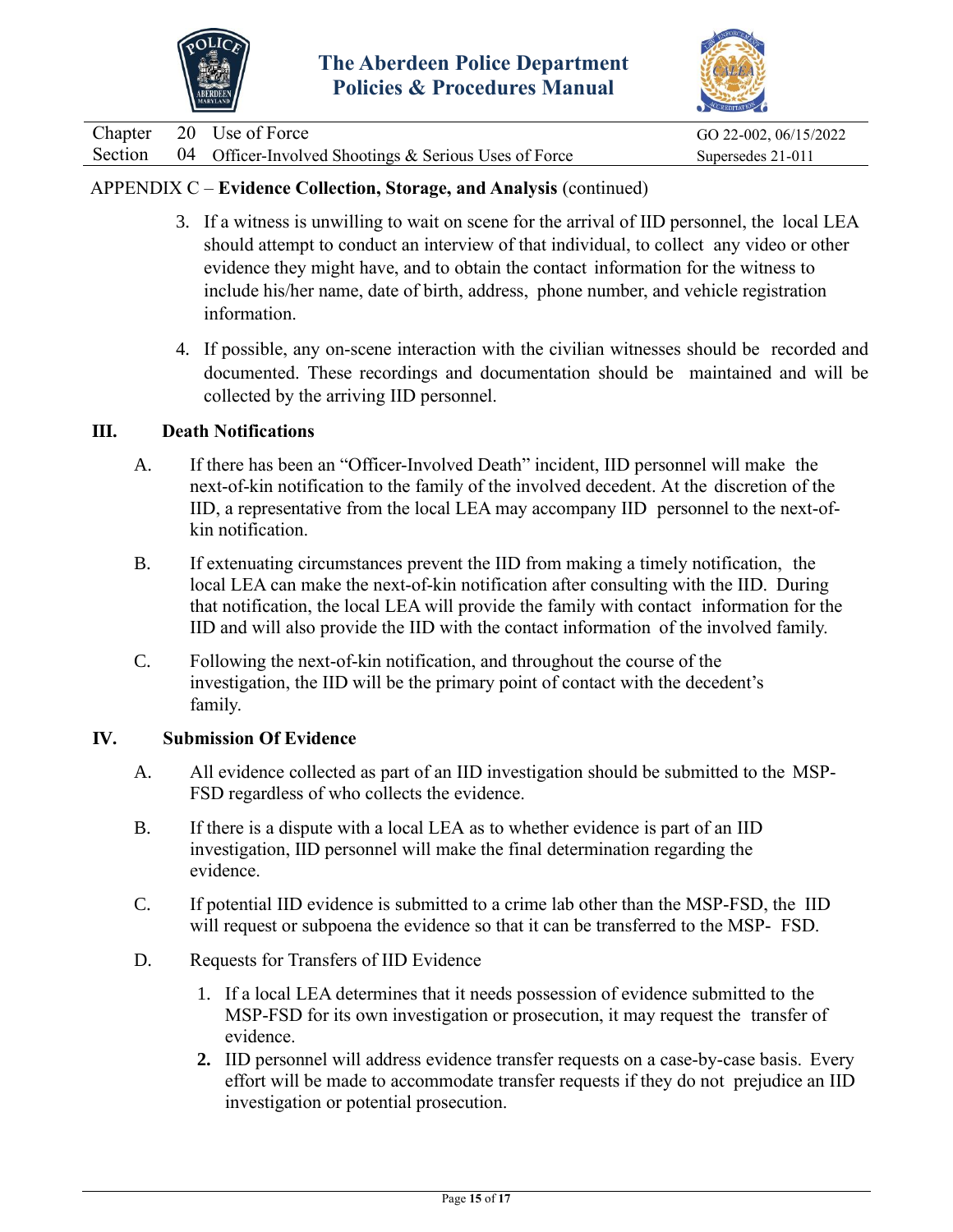



Chapter 20 Use of Force GO 22-002, 06/15/2022 Section 04 Officer-Involved Shootings & Serious Uses of Force Supersedes 21-011

## APPENDIX C – **Evidence Collection, Storage, and Analysis** (continued)

3. All transfers of IID evidence from the MSP-FSD to another LEA's accredited and licensed crime lab must be requested by that LEA's crime lab director and be approved by the director of the MSP-FSD, and the IID chief.

#### **V. Analysis of Evidence**

- A. IID personnel may request the analysis and testing of evidence collected for IID investigations that they deem appropriate.
- B. Because of the increased burden these cases will place on the MSP-FSD, the FSD Director may request that other accredited and licensed crime labs in the State perform the analysis. Insofar as practical, the MSP-FSD will not send any evidence related to the IID investigation to the crime lab in the same jurisdiction as the officer under investigation. The MSP-FSD will notify the IID if this transfer occurs.
- C. Local LEA requests for analysis of IID Evidence.
	- 1. If a local LEA determines that it would like evidence that has been submitted to the MSP-FSD to be analyzed, it may request that the MSP-FSD conduct the analysis.
	- 2. IID personnel will determine if the analysis should be done on a case-by-case basis depending on the request and the resources available at the time of the request.
	- 3. If a local LEA's request for analysis is denied, IID personnel will make every effort to transfer the evidence to another accredited and licensed crime lab as soon as practicable without prejudicing the IID investigation or potential prosecution.

#### **VI. Collateral Criminal Investigations**

- A. Because the IID solely investigates law-enforcement personnel, local LEAs may need to conduct criminal investigations and prosecutions of non-police criminal activity arising from the same general incident as IID investigations. IID personnel will collaborate with the local LEA in every case in which there is a collateral criminal investigation. All efforts will be made to find solutions that allow for the proper investigation and potential prosecution of both the IID case and the collateral criminal case without causing prejudice to either case.
- B. Where the two investigations share witnesses, the IID and local LEAs will coordinate, to the extent possible, prior to conducting interviews.
- C. Collection of Evidence for Collateral Investigations.
	- 1. If IID personnel determine that evidence is necessary for an IID investigation, the evidence will, barring, an imminent threat to the evidence, be collected by the MSP-FSD and submitted to the MSP-FSD. This will occur even if a local LEA believes the evidence is necessary for a collateral criminal investigation.